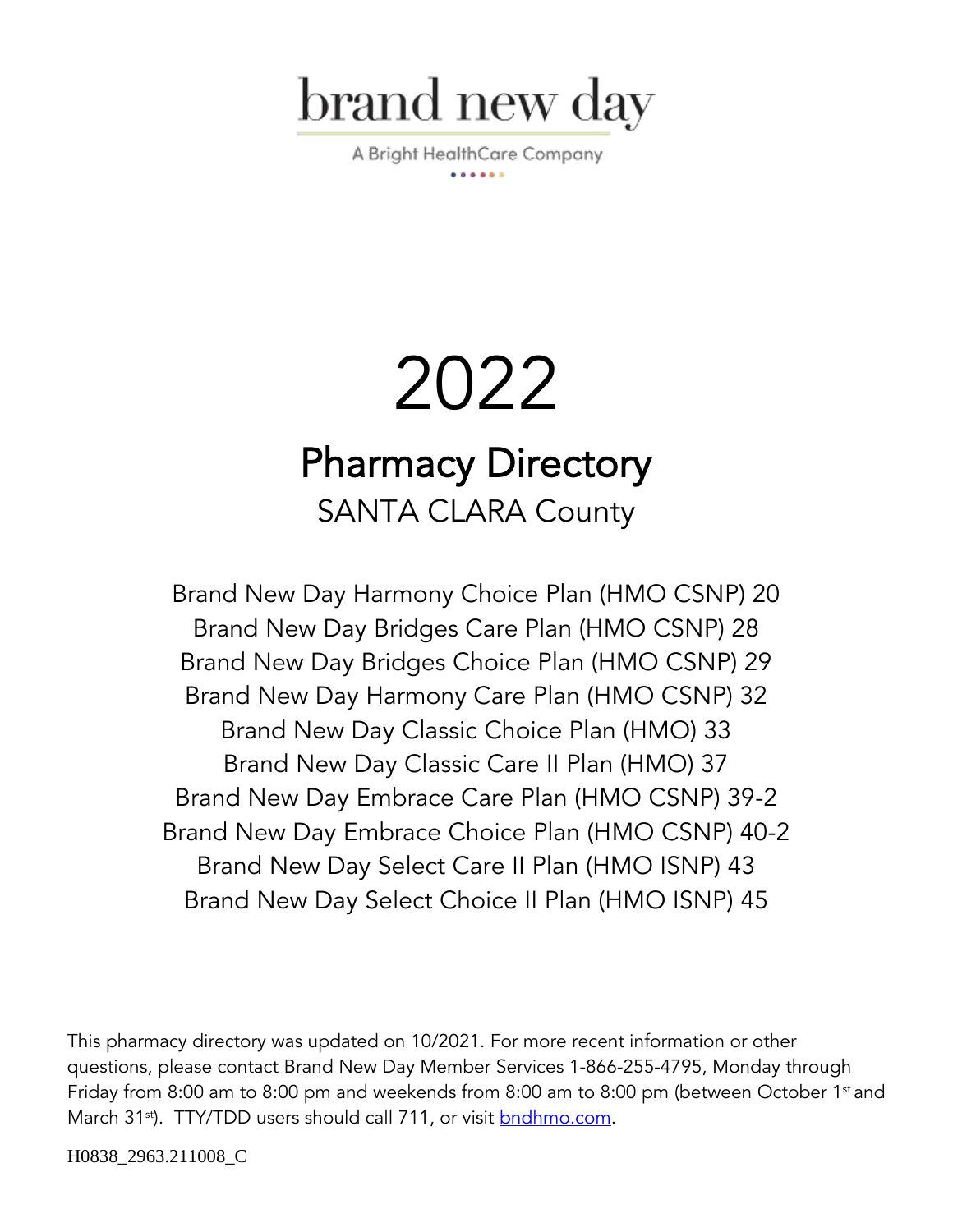Changes to our pharmacy network may occur during the benefit year. An updated Pharmacy Directory is located on our website at **bndhmo.com/provider** search. You may also call Member Services for updated providers.

## Introduction

This booklet provides a list of Brand New Day's network pharmacies. To get a complete description of your prescription coverage, including how to fill your prescriptions, please review the Evidence of Coverage and Brand New Day's formulary.

We call the pharmacies on this list our "network pharmacies" because we have made arrangements with them to provide prescription drugs to Plan members. In most cases, your prescriptions are covered under Brand New Day only if they are filled at a network pharmacy. Once you go to one pharmacy, you are not required to continue going to the same pharmacy to fill your prescription but can switch to any other of our network pharmacies. We will fill prescriptions at non-network pharmacies under certain circumstances as described in your Evidence of Coverage.

All network pharmacies may not be listed in this directory. Pharmacies may have been added or removed from the list after this directory was printed. This means the pharmacies listed here may no longer be in our network, or there may be newer pharmacies in our network that are not listed. This list is current as of 10/2021. For the most current list, please contact us. Our contact information appears on the front and back cover pages.

You can get prescription drugs shipped to your home through our network mail order delivery program. For more information, please contact us or see the mail order section of this pharmacy directory.

This directory is for SANTA CLARA county which includes the area in which you live. However, we cover a larger service area, and there are more pharmacies where your prescriptions may be covered by our Plan. For information on more pharmacies in our plan network not listed in this directory please contact Brand New Day Member Service.

If you have questions about any of the above, please see the first and last cover pages of this directory for information on how to contact Brand New Day.

The following is a directory of Brand New Day Network pharmacies. The pharmacies are grouped by type of pharmacy. Under each pharmacy type is an alphabetical listing by county of Brand New Day network pharmacies.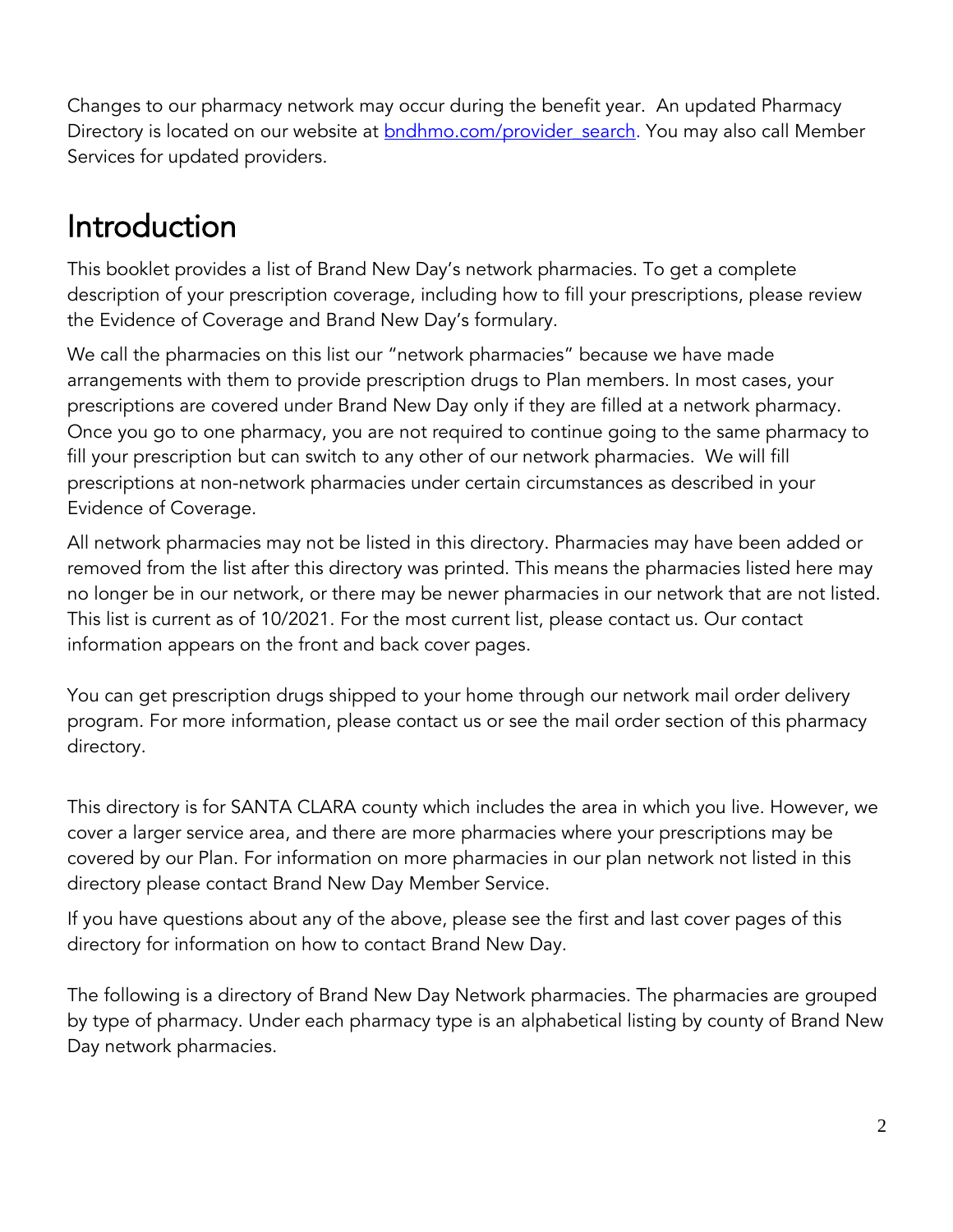## Table of Contents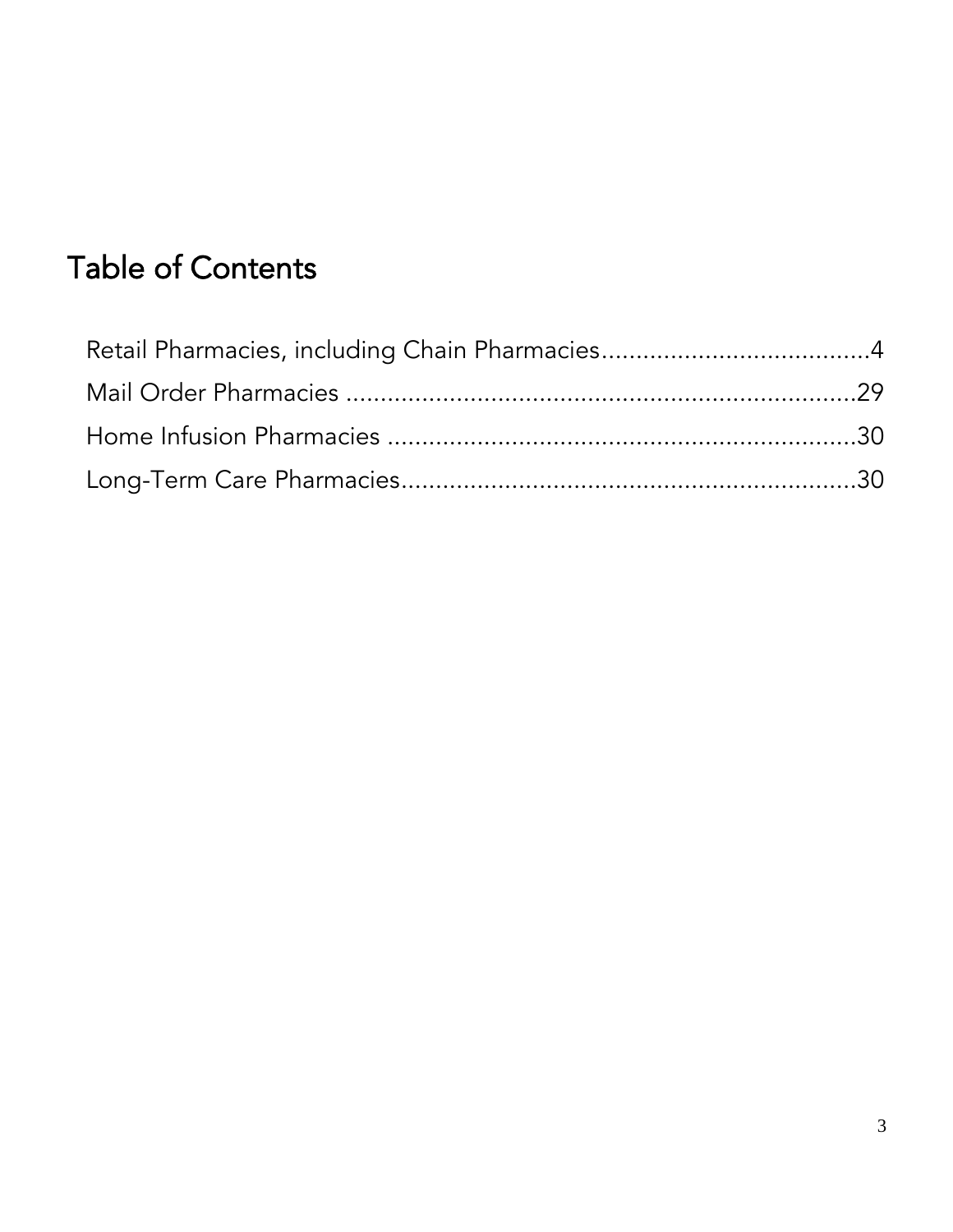### <span id="page-3-0"></span>Retail Pharmacies, including Chain Pharmacies

|                           | <b>Retain Filamiacios, including Chain Filamiacios</b> |                     |                     |
|---------------------------|--------------------------------------------------------|---------------------|---------------------|
| <b>CAMPBELL</b>           | Saturday 9am - 6pm                                     | Saturday 9am - 5pm  | Saturday 9am - 6pm  |
| <b>CAMDEN</b><br>PHARMACY | Open 24 hours? N                                       | Open 24 hours? N    | Open 24 hours? N    |
| 3189 S BASCOM AVE         | <b>CVS PHARMACY</b>                                    | <b>SAFEWAY</b>      | WALGREENS #6585     |
| <b>CAMPBELL CA</b>        | #09895                                                 | PHARMACY #3241      | 1570 W CAMPBELL     |
| 95008-6728                | 148 N SAN TOMAS                                        | 950 W HAMILTON      | <b>AVE</b>          |
| 408-371-0111              | <b>AQUINO RD</b>                                       | <b>AVE</b>          | <b>CAMPBELL CA</b>  |
| Hours:                    | <b>CAMPBELL CA</b>                                     | <b>CAMPBELL CA</b>  | 95008-1528          |
| Closed on Sunday,         | 95008-0000                                             | 95008-0406          | 408-374-3038        |
| Monday 9:30am -           | 408-374-1337                                           | 408-871-1260        | Hours:              |
| 6pm,                      | Hours:                                                 | Hours:              | Sunday 10am - 6pm,  |
| Tuesday 9:30am -          | Sunday 10am - 6pm,                                     | Sunday 10am - 5pm,  | Monday 8am - 9pm,   |
| 6pm,                      | Monday 9am - 9pm,                                      | Monday 9am - 8pm,   | Tuesday 8am - 9pm,  |
| Wednesday 9:30am -        | Tuesday 9am - 9pm,                                     | Tuesday 9am - 8pm,  | Wednesday 8am -     |
| 6pm,                      | Wednesday 9am -                                        | Wednesday 9am -     | 9pm,                |
| Thursday 9:30am -         | 9pm,                                                   | 8pm,                | Thursday 8am - 9pm, |
| 6pm,                      | Thursday 9am - 9pm,                                    | Thursday 9am - 8pm, | Friday 8am - 9pm,   |
| Friday 9:30am - 6pm,      | Friday 9am - 9pm,                                      | Friday 9am - 8pm,   | Saturday 9am - 6pm  |
| Saturday 10am - 2pm       | Saturday 10am - 5pm                                    | Saturday 9am - 5pm  | Open 24 hours? N    |
| Open 24 hours? N          | Open 24 hours? N                                       | Open 24 hours? N    |                     |
|                           |                                                        |                     | <b>CUPERTINO</b>    |
| <b>CVS PHARMACY</b>       | <b>SAFEWAY</b>                                         | WALGREENS #2957     | <b>CVS PHARMACY</b> |
| #09805                    | PHARMACY #1293                                         | 1660 WINCHESTER     | #09894              |
| 1720 S BASCOM AVE         | 2341 S WINCHESTER                                      | <b>BLVD</b>         | 10455 S DE ANZA     |
| <b>CAMPBELL CA</b>        | <b>BLVD</b>                                            | <b>CAMPBELL CA</b>  | <b>BLVD</b>         |
| 95008-0000                | <b>CAMPBELL CA</b>                                     | 95008-1114          | <b>CUPERTINO CA</b> |
| 408-371-7191              | 95008-4001                                             | 408-378-7916        | 95014-0000          |
| Hours:                    | 408-364-6882                                           | Hours:              | 408-996-1911        |
| Sunday 10am - 6pm,        | Hours:                                                 | Sunday 10am - 6pm,  | Hours:              |

Monday 8am - 9pm, Tuesday 8am - 9pm, Wednesday 8am - Thursday 8am - 9pm, Friday 8am - 9pm, Hours: 8pm,

9pm,

Sunday 10am - 5pm, Monday 9am - 8pm, Tuesday 9am - 8pm, Wednesday 9am - Thursday 9am - 8pm, Friday 9am - 8pm,

Sunday 10am - 6pm, Monday 8am - 9pm, Tuesday 8am - 9pm, Wednesday 8am - 9pm, Thursday 8am - 9pm, Friday 8am - 9pm,

#### 4

Sunday 10am - 6pm, Monday 8am - 9pm, Tuesday 8am - 9pm, Wednesday 8am -

Thursday 8am - 9pm, Friday 8am - 9pm,

9pm,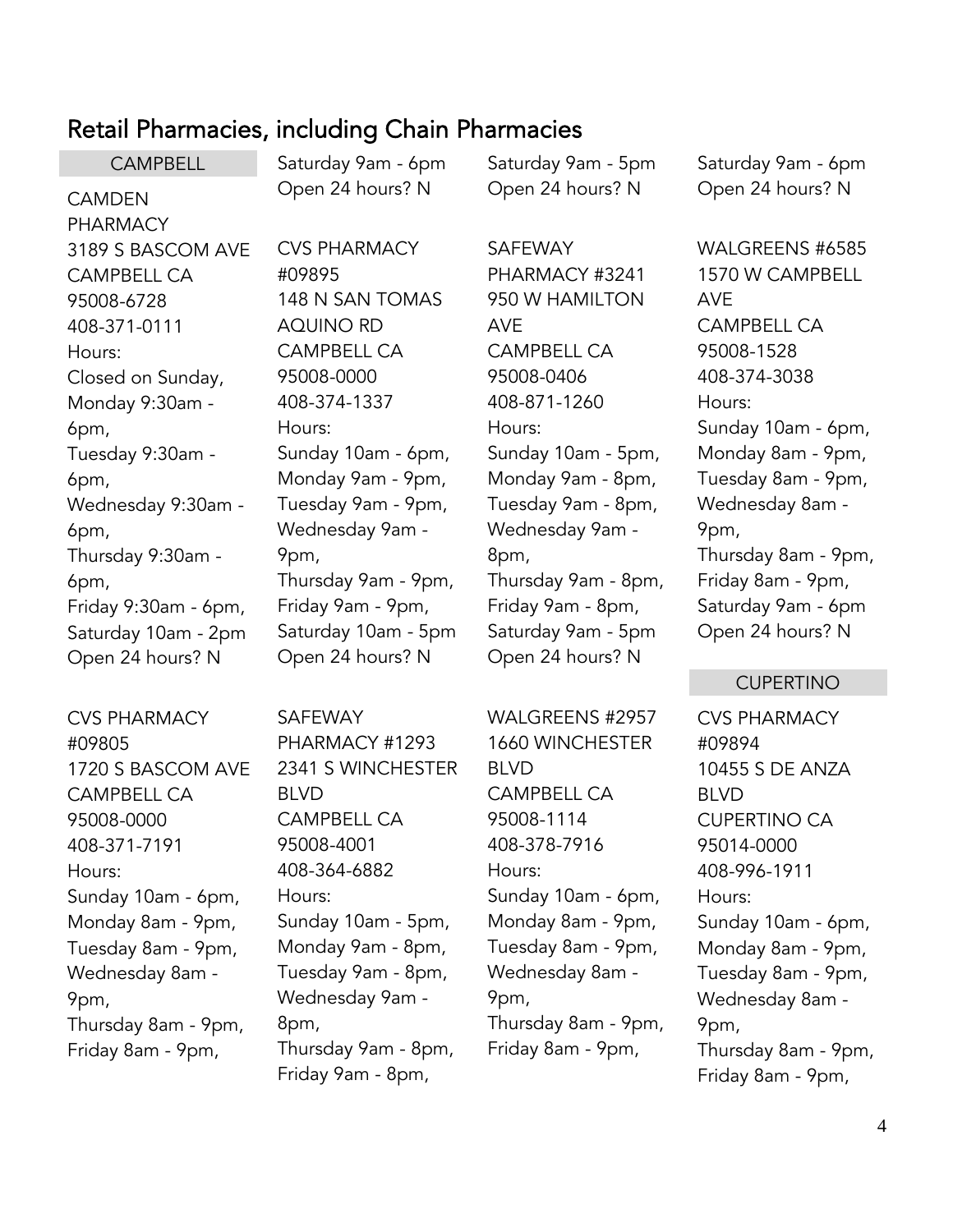Saturday 9am - 6pm Open 24 hours? N

JADE 2 PHARMACY 10133 S DE ANZA BLVD CUPERTINO CA 95014-2126 408-899-4199 Hours: Closed on Sunday, Monday 9:30am - 6pm, Tuesday 9:30am - 6pm, Wednesday 9:30am - 6pm, Thursday 9:30am - 6pm, Friday 9:30am - 6pm, Saturday 10am - 2pm Open 24 hours? N

KML PHARMACY INC 1655 S DE ANZA BLVD STE 2 CUPERTINO CA 95014-0000 408-873-8123 Hours: Closed on Sunday, Monday 9am - 7pm, Tuesday 9am - 7pm, Wednesday 9am - 7pm, Thursday 9am - 7pm, Friday 9am - 7pm,

Saturday 9am - 3pm Open 24 hours? N

RITE AID PHARMACY 05967 20572 HOMESTEAD ROAD CUPERTINO CA 95014-0432 408-253-2005 Hours: Sunday 10am - 6pm, Monday 8am - 10pm, Tuesday 8am - 10pm, Wednesday 8am - 10pm, Thursday 8am - 10pm, Friday 8am - 10pm, Saturday 9am - 6pm Open 24 hours? N

#### SAFEWAY PHARMACY #3251 20620 HOMESTEAD RD CUPERTINO CA 95014-0451 408-253-0122 Hours: Sunday 9am - 5pm, Monday 9am - 8pm, Tuesday 9am - 8pm, Wednesday 9am - 8pm, Thursday 9am - 8pm, Friday 9am - 8pm, Saturday 9am - 5pm Open 24 hours? N

WALGREENS #4416 20011 BOLLINGER RD CUPERTINO CA 95014-4532 408-973-8402 Hours: Sunday 10am - 6pm, Monday 8am - 9pm, Tuesday 8am - 9pm, Wednesday 8am - 9pm, Thursday 8am - 9pm, Friday 8am - 9pm, Saturday 9am - 6pm Open 24 hours? N

#### EAST PALO ALTO

CVS PHARMACY #17710 1775 E BAYSHORE RD EAST PALO ALTO CA 94303-2523 650-325-2018 Hours: Sunday 9am - 6pm, Monday 8am - 8pm, Tuesday 8am - 8pm, Wednesday 8am - 8pm, Thursday 8am - 8pm, Friday 8am - 8pm, Saturday 9am - 6pm Open 24 hours? N

#### **GILROY**

COSTCO PHARMACY #760

7251 CAMINO ARROYO GILROY CA 95020- 7340 408-848-0702 Hours: Closed on Sunday, Monday 10am - 7pm, Tuesday 10am - 7pm, Wednesday 10am - 7pm, Thursday 10am - 7pm, Friday 10am - 7pm, Saturday 9:30am - 6pm Open 24 hours? N

CVS PHARMACY #09945 800 FIRST ST GILROY CA 95020- 4976 408-842-0373 Hours: Sunday 10am - 6pm, Monday 8am - 9pm, Tuesday 8am - 9pm, Wednesday 8am - 9pm, Thursday 8am - 9pm, Friday 8am - 9pm, Saturday 9am - 6pm Open 24 hours? N

CVS PHARMACY #16971 6705 CAMINO ARROYO GILROY CA 95020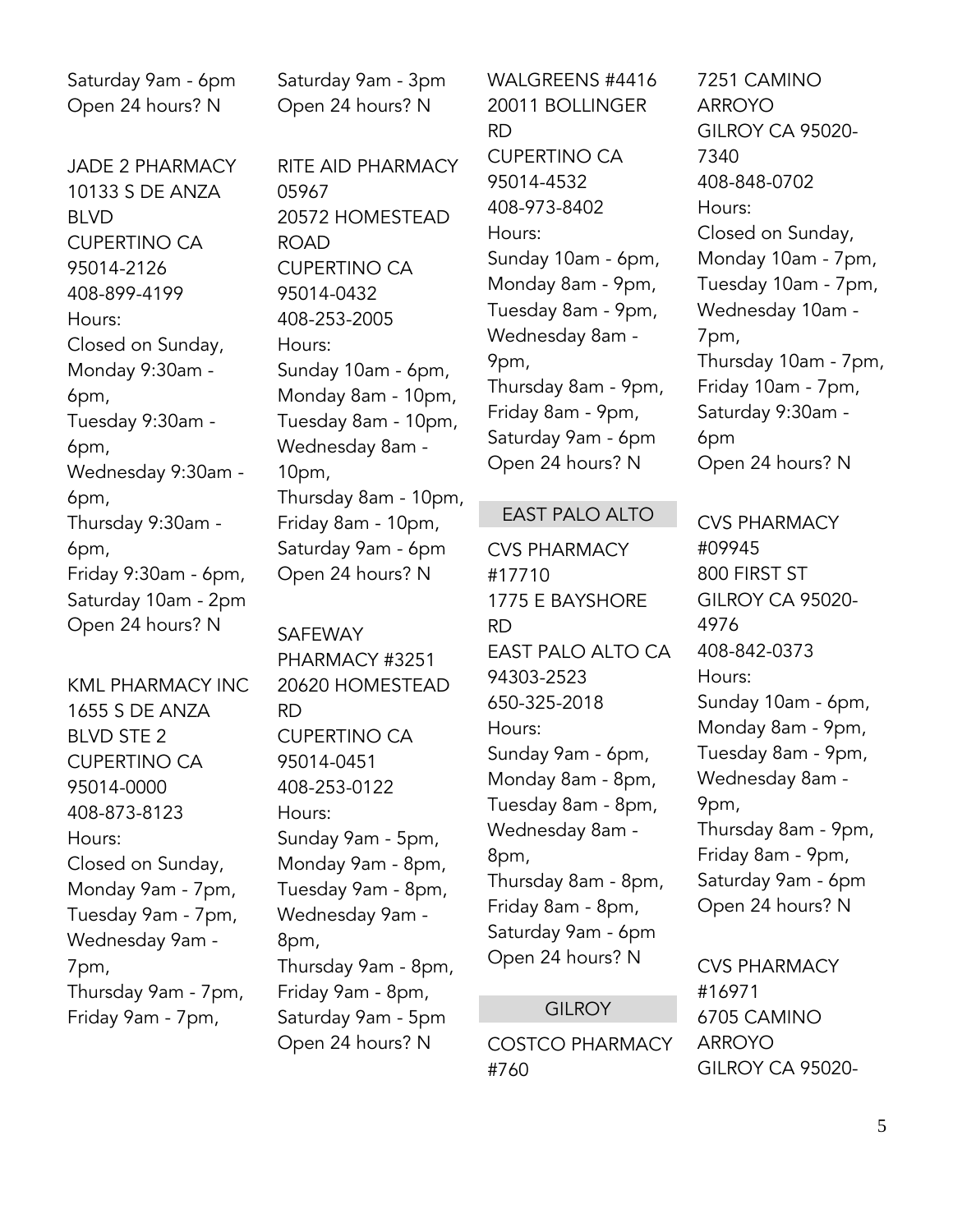0000 408-848-6941 Hours: Sunday 12pm - 5pm, Monday 10am - 7pm, Tuesday 10am - 7pm, Wednesday 10am - 7pm, Thursday 10am - 7pm, Friday 10am - 7pm, Saturday 11am - 5pm Open 24 hours? N

GARDNER SOUTH COUNTY HEALTH CENTER PHARMACY 7526 MONTEREY ST GILROY CA 95020- 0000 408-848-9494 Hours: Closed on Sunday, Monday 8:30am - 5pm, Tuesday 8:30am - 5pm, Wednesday 8:30am - 5pm, Thursday 8:30am - 5pm, Friday 8:30am - 5pm, Closed on Saturday Open 24 hours? N

MEDICAL PAVILION PHARMACY 9460 N NAME UNO STE 100 GILROY CA 950200000 408-842-2001 Hours: Closed on Sunday, Monday 9am - 6pm, Tuesday 9am - 6pm, Wednesday 9am - 6pm, Thursday 9am - 6pm, Friday 9am - 6pm, Closed on Saturday Open 24 hours? N

VALLEY HEALTH AT GILROY PHARMACY 7475 CAMINO ARROYO STE 1025 GILROY CA 95020- 0000 408-852-2294 Hours: Closed on Sunday, Monday 8:30am - 5pm, Tuesday 8:30am - 5pm, Wednesday 8:30am - 5pm, Thursday 8:30am - 5pm, Friday 8:30am - 5pm, Closed on Saturday Open 24 hours? N

WALGREENS #9516 770 1ST ST GILROY CA 95020- 4972

408-847-0983 Hours: Sunday 10am - 6pm, Monday 8am - 9pm, Tuesday 8am - 9pm, Wednesday 8am - 9pm, Thursday 8am - 9pm, Friday 8am - 9pm, Saturday 9am - 6pm Open 24 hours? N

WALMART PHARMACY 10-2002 7150 CAMINO ARROYO GILROY CA 95020- 7351 408-848-8171 Hours: Sunday 10am - 6pm, Monday 9am - 9pm, Tuesday 9am - 9pm, Wednesday 9am - 9pm, Thursday 9am - 9pm, Friday 9am - 9pm, Saturday 9am - 6pm Open 24 hours? N

#### LOS ALTOS

LUCKY PHARMACY 2175 GRANT ROAD LOS ALTOS CA 94024-0000 650-969-0772 Hours: Closed on Sunday, Monday 9am - 7pm,

Tuesday 9am - 7pm, Wednesday 9am - 7pm, Thursday 9am - 7pm, Friday 9am - 7pm, Saturday 9am - 5pm Open 24 hours? N

RITE AID PHARMACY 05886 2310 HOMESTEAD ROAD FOOTHILL PLAZA LOS ALTOS CA 94024-7338 408-774-0134 Hours: Sunday 10am - 6pm, Monday 8am - 10pm, Tuesday 8am - 10pm, Wednesday 8am - 10pm, Thursday 8am - 10pm, Friday 8am - 10pm, Saturday 9am - 6pm Open 24 hours? N

SAFEWAY PHARMACY #2814 160 FIRST ST LOS ALTOS CA 94022-2705 650-941-1844 Hours:

Sunday 10am - 5pm, Monday 9am - 8pm, Tuesday 9am - 8pm, Wednesday 9am - 8pm,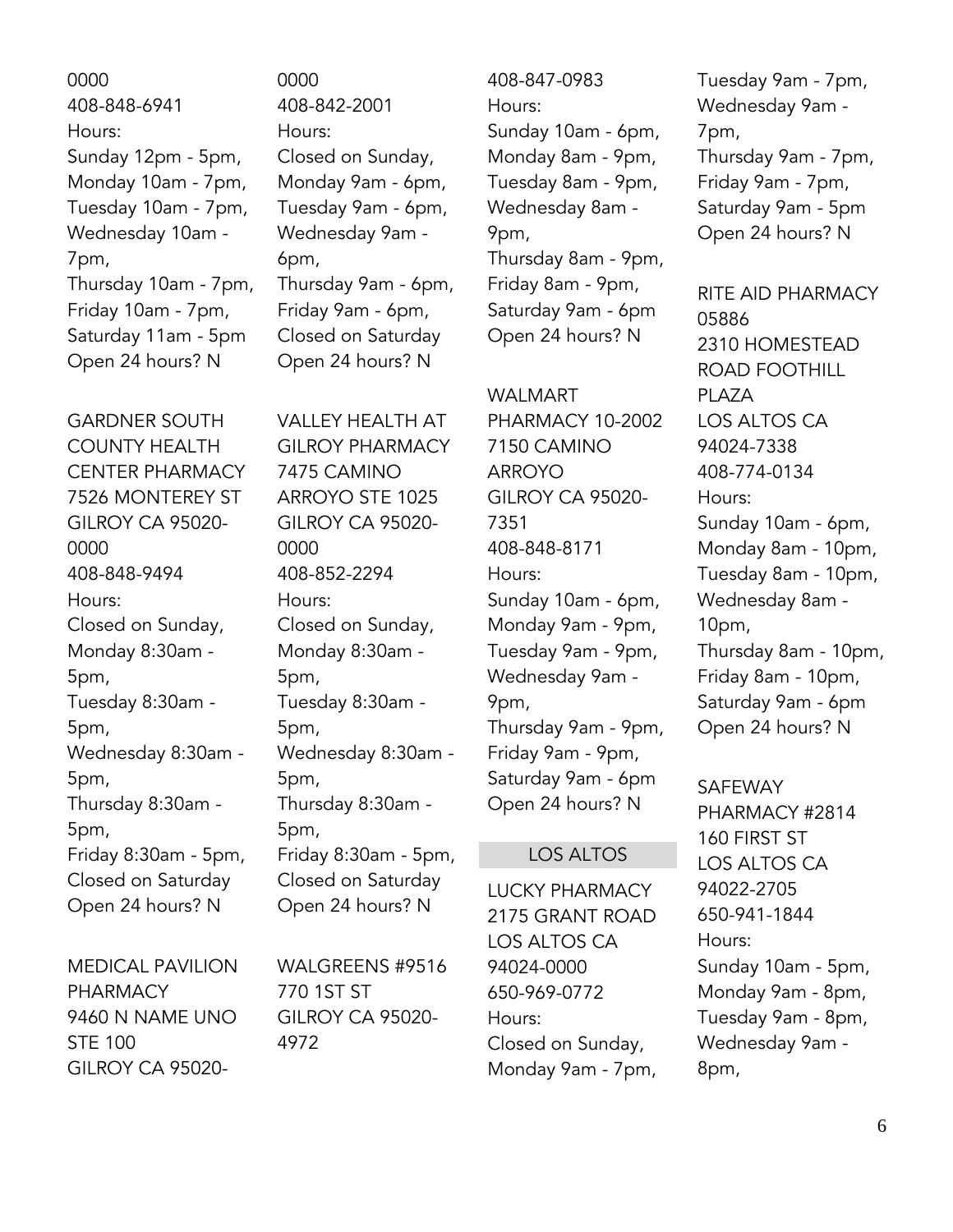Thursday 9am - 8pm, Friday 9am - 8pm, Saturday 9am - 5pm Open 24 hours? N

WALGREENS #7088 303 2ND ST LOS ALTOS CA 94022-3622 650-949-3378 Hours: Sunday 10am - 6pm, Monday 8am - 9pm, Tuesday 8am - 9pm, Wednesday 8am - 9pm, Thursday 8am - 9pm, Friday 8am - 9pm, Saturday 9am - 6pm Open 24 hours? N

#### LOS GATOS

CVS PHARMACY #03938 1496 POLLARD RD LOS GATOS CA 95032-0000 408-376-3554 Hours: Sunday 10am - 5pm, Monday 9am - 9pm, Tuesday 9am - 9pm, Wednesday 9am - 9pm, Thursday 9am - 9pm, Friday 9am - 9pm, Saturday 10am - 5pm Open 24 hours? N

CVS PHARMACY #09982 750 BLOSSOM HILL RD LOS GATOS CA 95032-0000 408-356-3464 Hours: Sunday 10am - 6pm, Monday 8am - 9pm, Tuesday 8am - 9pm, Wednesday 8am - 9pm, Thursday 8am - 9pm, Friday 8am - 9pm, Saturday 9am - 6pm Open 24 hours? N

PHARMACA INTEGRATIVE PHARMACY 54 N. SANTA CRUZ AVE LOS GATOS CA 95030-5932 408-395-1867 Hours: Sunday 10am - 5pm, Monday 9am - 5pm, Tuesday 9am - 5pm, Wednesday 9am - 5pm, Thursday 9am - 5pm, Friday 9am - 5pm, Saturday 10am - 5pm Open 24 hours? N

RITE AID PHARMACY 05972

15920 LOS GATOS BOULEVARD LOS GATOS CA 95032-3424 408-358-2715 Hours: Sunday 10am - 6pm, Monday 9am - 9pm, Tuesday 9am - 9pm, Wednesday 9am - 9pm, Thursday 9am - 9pm, Friday 9am - 9pm, Saturday 9am - 6pm Open 24 hours? N

SAFEWAY PHARMACY #1245 15549 UNION AVE LOS GATOS CA 95032-3904 408-559-5752 Hours: Sunday 10am - 5pm, Monday 9am - 8pm, Tuesday 9am - 8pm, Wednesday 9am - 8pm, Thursday 9am - 8pm, Friday 9am - 8pm, Saturday 9am - 5pm Open 24 hours? N

SAFEWAY PHARMACY #2815 470 NORTH SANTA CRUZ AVE LOS GATOS CA 95032-5313

408-354-7436 Hours: Sunday 10am - 5pm, Monday 9am - 8pm, Tuesday 9am - 8pm, Wednesday 9am - 8pm, Thursday 9am - 8pm, Friday 9am - 8pm, Saturday 9am - 5pm Open 24 hours? N

SORCI HEALTHCARE PHARMACY 15714 LOS GATOS BLVD SUITE A SUITE A LOS GATOS CA 95032-0000 408-356-4747 Hours: Closed on Sunday, Monday 10am - 7pm, Tuesday 10am - 7pm, Wednesday 10am - 7pm, Thursday 10am - 7pm, Friday 10am - 7pm, Saturday 10am - 3pm Open 24 hours? N

WALGREENS #2786 14100 BLOSSOM HILL ROAD LOS GATOS CA 95032-5118 408-356-1152 Hours: Sunday 10am - 6pm,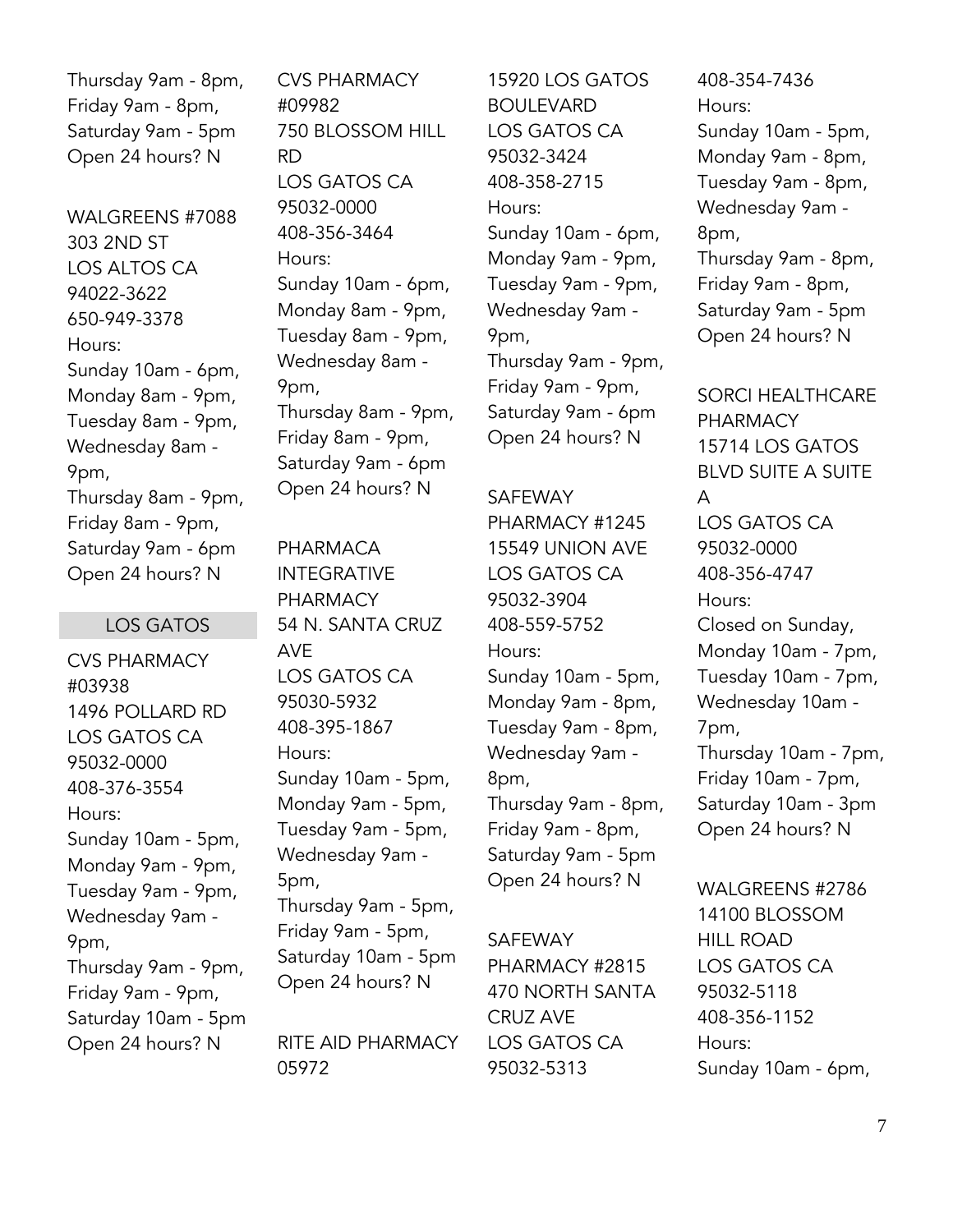Monday 8am - 9pm, Tuesday 8am - 9pm, Wednesday 8am - 9pm, Thursday 8am - 9pm, Friday 8am - 9pm, Saturday 9am - 6pm Open 24 hours? N

Wednesday 9:30am - 7pm, Thursday 9:30am - 7pm, Friday 9:30am - 7pm, Saturday 10am - 3pm Open 24 hours? N

#### MILPITAS

WALGREENS #7326 423 N SANTA CRUZ AVE LOS GATOS CA 95030-5320 408-354-8029 Hours: Sunday 10am - 6pm, Monday 8am - 9pm, Tuesday 8am - 9pm, Wednesday 8am - 9pm, Thursday 8am - 9pm, Friday 8am - 9pm, Saturday 9am - 6pm Open 24 hours? N

**WELLNESS** PHARMACY 14777 LOS GATOS BLVD STE 101 LOS GATOS CA 95032-2059 408-356-4848 Hours: Closed on Sunday, Monday 9:30am - 7pm, Tuesday 9:30am - 7pm,

CALAVERAS PHARMACY 114 S PARK VICTORIA DR MILPITAS CA 95035- 5724 408-262-2056 Hours: Closed on Sunday, Monday 9:30am - 6:30pm, Tuesday 9:30am - 6:30pm, Wednesday 9:30am - 6:30pm, Thursday 9:30am - 6:30pm, Friday 9:30am - 6:30pm, Saturday 9:30am - 3:30pm Open 24 hours? N

CVS PHARMACY #09161 45 N MILPITAS BLVD MILPITAS CA 95035- 0000 408-946-6424 Hours:

Sunday 10am - 6pm, Monday 8am - 9pm, Tuesday 8am - 9pm, Wednesday 8am - 9pm, Thursday 8am - 9pm, Friday 8am - 9pm, Saturday 9am - 6pm Open 24 hours? N

SAFEWAY PHARMACY #1879 555 E CALAVERAS BLVD MILPITAS CA 95035- 7704 408-262-9855 Hours: Sunday 10am - 5pm, Monday 9am - 8pm, Tuesday 9am - 8pm, Wednesday 9am - 8pm, Thursday 9am - 8pm, Friday 9am - 8pm, Saturday 9am - 5pm Open 24 hours? N

VHC @ MILPITAS PHARMACY 143 N MAIN ST MILPITAS CA 95035- 0000 408-957-0919 Hours: Closed on Sunday, Monday 8:30am - 5pm,

Tuesday 8:30am - 5pm, Wednesday 8:30am - 5pm, Thursday 8:30am - 5pm, Friday 8:30am - 5pm, Closed on Saturday Open 24 hours? N

WALGREENS #3671 342 W CALAVERAS BLVD MILPITAS CA 95035- 5242 408-263-3963 Hours: Sunday 10am - 6pm, Monday 8am - 9pm, Tuesday 8am - 9pm, Wednesday 8am - 9pm, Thursday 8am - 9pm, Friday 8am - 9pm, Saturday 9am - 6pm Open 24 hours? N

WALGREENS #5480 1833 N MILPITAS BLVD MILPITAS CA 95035- 2734 408-262-7774 Hours: Sunday 10am - 6pm, Monday 8am - 9pm, Tuesday 8am - 9pm, Wednesday 8am - 9pm,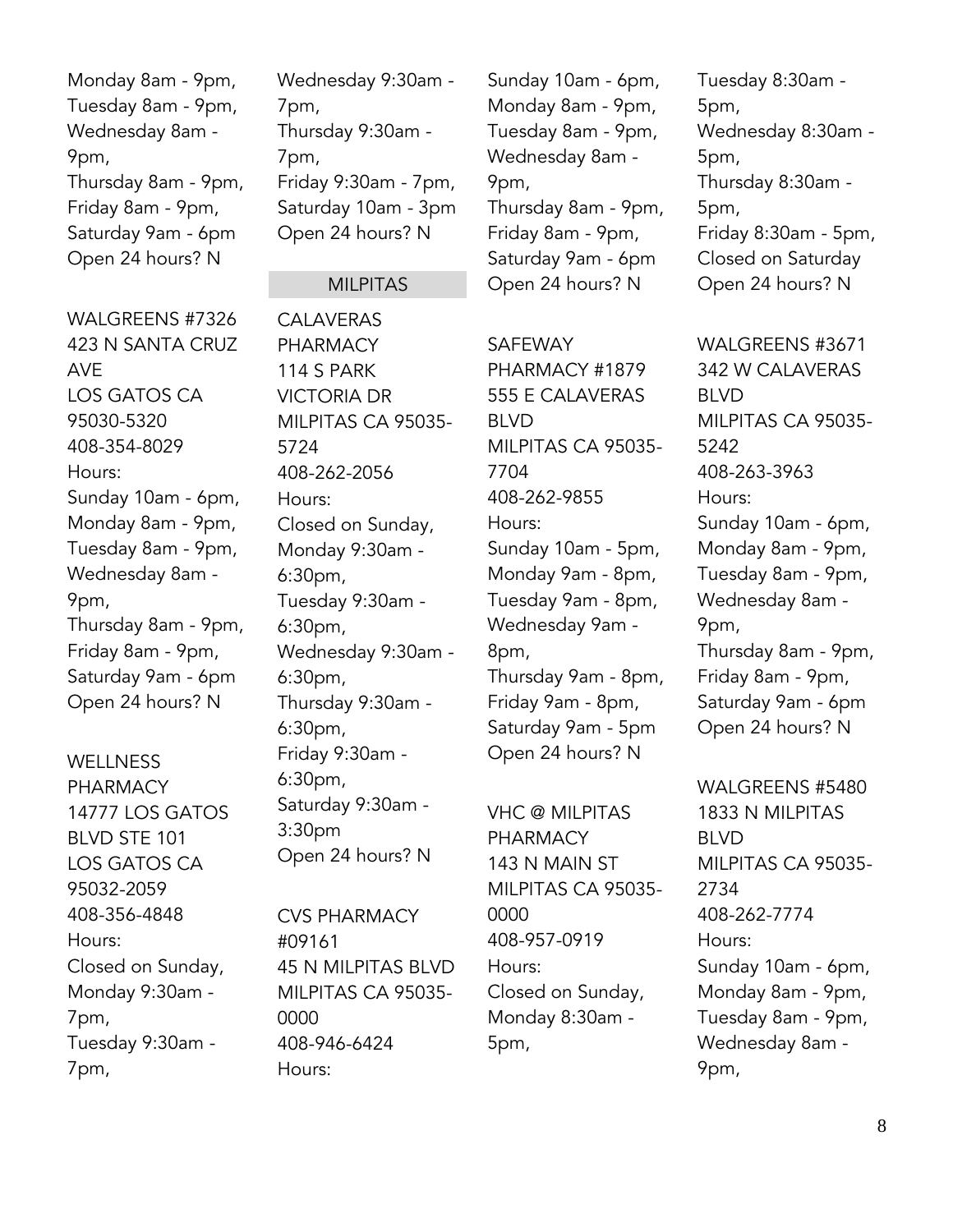Thursday 8am - 9pm, Friday 8am - 9pm, Saturday 9am - 6pm Open 24 hours? N

WALMART PHARMACY 10-2119 301 RANCH DR MILPITAS CA 95035- 5100 408-934-0204 Hours: Sunday 10am - 5pm, Monday 9am - 9pm, Tuesday 9am - 9pm, Wednesday 9am - 9pm, Thursday 9am - 9pm, Friday 9am - 9pm, Saturday 9am - 7pm Open 24 hours? N

#### MORGAN HILL

CVS PHARMACY #09342 16995 WALNUT GROVE DR MORGAN HILL CA 95037-0000 408-779-6981 Hours: Sunday 10am - 6pm, Monday 8am - 9pm, Tuesday 8am - 9pm, Wednesday 8am - 9pm, Thursday 8am - 9pm, Friday 8am - 9pm,

Saturday 9am - 6pm Open 24 hours? N

CVS PHARMACY #17327 1061 COCHRANE RD MORGAN HILL CA 95037-0000 408-310-4051 Hours: Sunday 11am - 5pm, Monday 9am - 7pm, Tuesday 9am - 7pm, Wednesday 9am - 7pm, Thursday 9am - 7pm, Friday 9am - 7pm, Saturday 9am - 5pm Open 24 hours? N

RITE AID PHARMACY 05975 16000 MONTEREY STREET MORGAN HILL CA 95037-5404 408-778-5184 Hours: Sunday 10am - 6pm, Monday 9am - 9pm, Tuesday 9am - 9pm, Wednesday 9am - 9pm, Thursday 9am - 9pm, Friday 9am - 9pm, Saturday 9am - 6pm Open 24 hours? N

SAFEWAY PHARMACY #1455 840 E DUNNE AVE MORGAN HILL CA 95037-4609 408-776-8722 Hours: Sunday 10am - 5pm, Monday 9am - 8pm, Tuesday 9am - 8pm, Wednesday 9am - 8pm, Thursday 9am - 8pm, Friday 9am - 8pm, Saturday 9am - 5pm Open 24 hours? N

SAFEWAY PHARMACY #1891 235 TENNANT STATION MORGAN HILL CA 95037-5463 408-782-5185 Hours: Sunday 10am - 5pm, Monday 9am - 7pm, Tuesday 9am - 7pm, Wednesday 9am - 7pm, Thursday 9am - 7pm, Friday 9am - 7pm, Saturday 9am - 5pm Open 24 hours? N

WALGREENS #4516 745 E DUNNE AVE MORGAN HILL CA 95037-4601

408-782-9591 Hours: Sunday 10am - 6pm, Monday 8am - 9pm, Tuesday 8am - 9pm, Wednesday 8am - 9pm, Thursday 8am - 9pm, Friday 8am - 9pm, Saturday 9am - 6pm Open 24 hours? N

WALMART PHARMACY 10-5766 170 COCHRANE PLZ MORGAN HILL CA 95037-2812 408-782-2360 Hours: Sunday 10am - 5pm, Monday 9am - 8pm, Tuesday 9am - 8pm, Wednesday 9am - 8pm, Thursday 9am - 8pm, Friday 9am - 8pm, Saturday 9am - 6pm Open 24 hours? N

#### MOUNTAIN VIEW

CAMINO PHARMACY 701 E EL CAMINO REAL MOUNTAIN VIEW CA 94040-0000 650-934-7699 Hours: Closed on Sunday, Monday 10am - 6pm,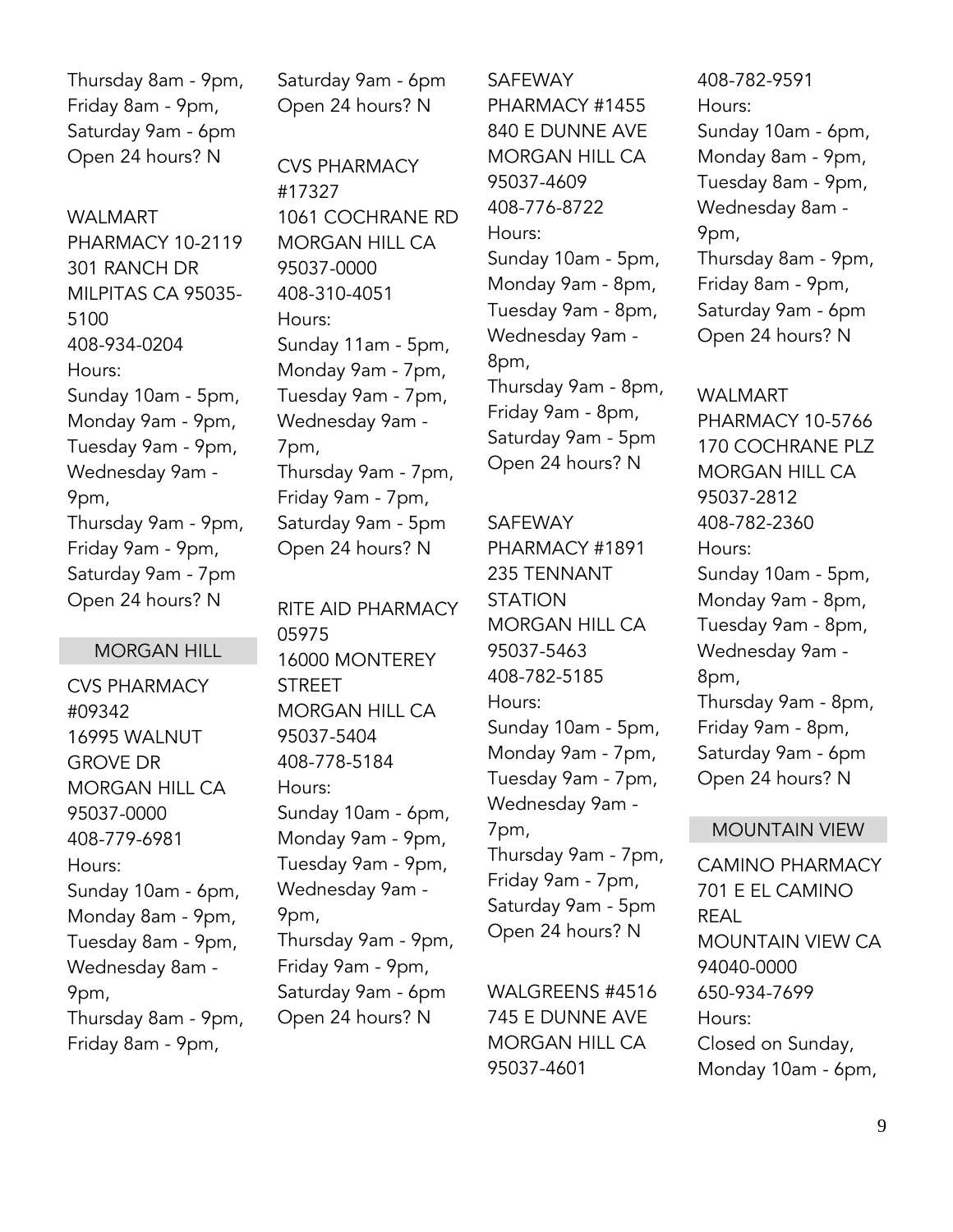Tuesday 10am - 6pm, Wednesday 10am - 6pm, Thursday 10am - 6pm, Friday 10am - 6pm, Closed on Saturday Open 24 hours? N COSTCO PHARMACY

#143 1000 N RENGSTORFF AVE MOUNTAIN VIEW CA 94043-1716 650-988-7160 Hours: Closed on Sunday, Monday 10am - 7pm, Tuesday 10am - 7pm, Wednesday 10am - 7pm, Thursday 10am - 7pm, Friday 10am - 7pm, Saturday 9am - 6pm Open 24 hours? N

CVS PHARMACY #07774 850 CALIFORNIA ST MOUNTAIN VIEW CA 94041-0000 650-691-4004 Hours: Sunday 10am - 5pm, Monday 9am - 8pm, Tuesday 9am - 8pm, Wednesday 9am - 8pm, Thursday 9am - 8pm,

Friday 9am - 8pm, Saturday 10am - 5pm Open 24 hours? N

CVS PHARMACY #09346 1041 EL MONTE AVE MOUNTAIN VIEW CA 94040-0000 650-961-5560 Hours: Sunday 10am - 5pm, Monday 9am - 9pm, Tuesday 9am - 9pm, Wednesday 9am - 9pm, Thursday 9am - 9pm, Friday 9am - 9pm, Saturday 10am - 5pm Open 24 hours? N

CVS PHARMACY #09684 2630 W EL CAMINO REAL MOUNTAIN VIEW CA 94040-0000 650-941-8430 Hours: Sunday 10am - 5pm, Monday 8am - 9pm, Tuesday 8am - 9pm, Wednesday 8am - 9pm, Thursday 8am - 9pm, Friday 8am - 9pm, Saturday 9am - 6pm Open 24 hours? N

CVS PHARMACY #09987 1798 MIRAMONTE AVE MOUNTAIN VIEW CA 94040-0000 650-969-6297 Hours: Sunday 10am - 6pm, Monday 9am - 9pm, Tuesday 9am - 9pm, Wednesday 9am - 9pm, Thursday 9am - 9pm, Friday 9am - 9pm, Saturday 9am - 6pm Open 24 hours? N

CVS PHARMACY #16113 555 SHOWERS DR MOUNTAIN VIEW CA 94040-0000 650-965-0129 Hours: Sunday 11am - 5pm, Monday 9am - 7pm, Tuesday 9am - 7pm, Wednesday 9am - 7pm, Thursday 9am - 7pm, Friday 9am - 7pm, Saturday 9am - 5pm Open 24 hours? N

EL CAMINO **HOSPITAL** OUTPATIENT PHARMACY

2500 GRANT RD SUITE 1B20 MOUNTAIN VIEW CA 94040-4302 650-988-8240 Hours: Closed on Sunday, Monday 9:30am - 6pm, Tuesday 9:30am - 6pm, Wednesday 9:30am - 6pm, Thursday 9:30am - 6pm, Friday 9:30am - 6pm, Closed on Saturday Open 24 hours? N

NOWRX 2224 OLD MIDDLEFIELD WAY STE J MOUNTAIN VIEW CA 94043-2421 650-386-5761 Hours: Closed on Sunday, Monday 9am - 5pm, Tuesday 9am - 5pm, Wednesday 9am - 5pm, Thursday 9am - 5pm, Friday 9am - 5pm, Closed on Saturday Open 24 hours? N

SAFEWAY PHARMACY #0705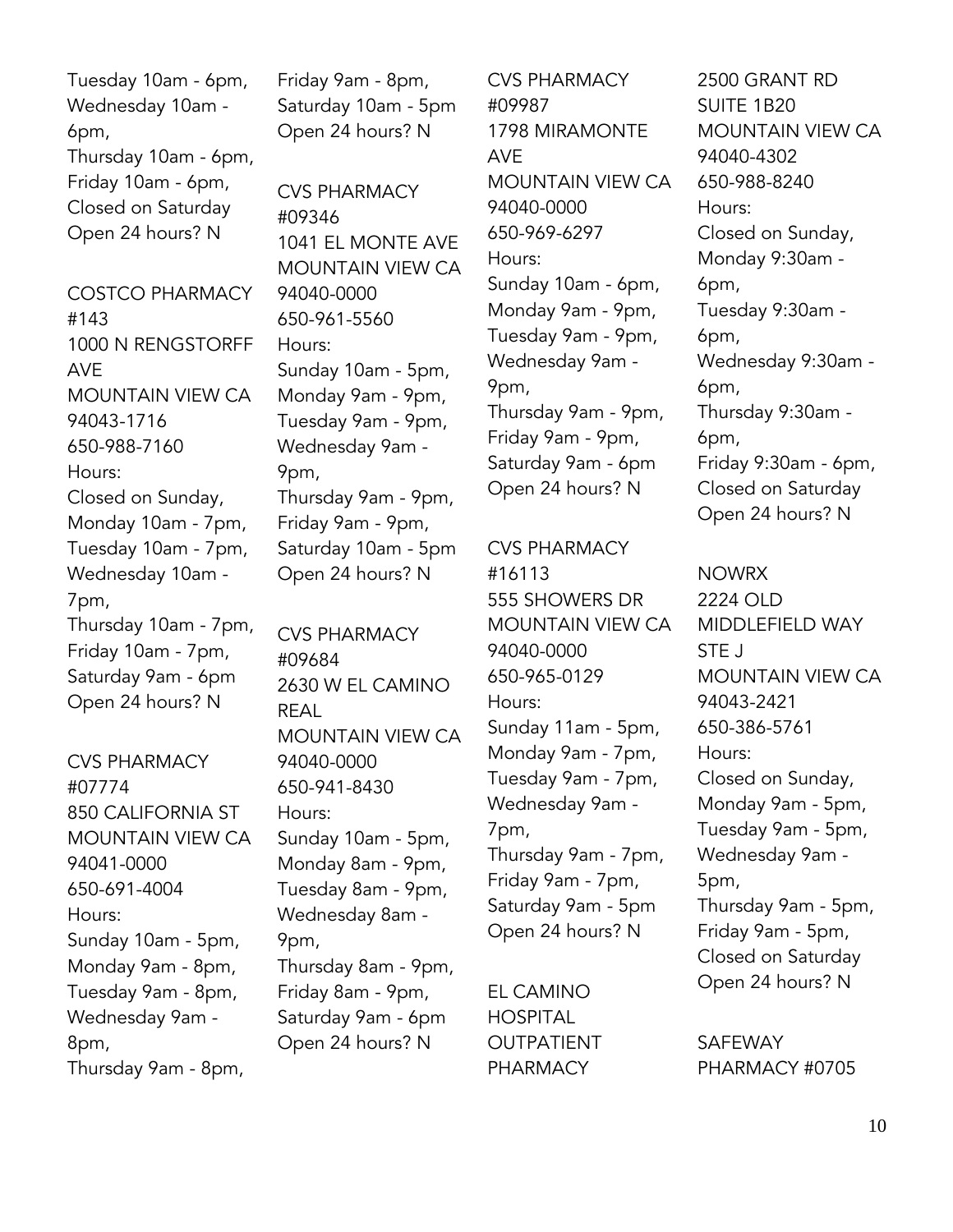570 N SHORELINE BLVD MOUNTAIN VIEW CA 94043-3103 650-961-4851 Hours: Sunday 10am - 5pm, Monday 9am - 8pm, Tuesday 9am - 8pm, Wednesday 9am - 8pm, Thursday 9am - 8pm, Friday 9am - 8pm, Saturday 9am - 5pm Open 24 hours? N

#### SAFEWAY

PHARMACY #2948 645 SAN ANTONIO RD MOUNTAIN VIEW CA 94040-1303 650-948-4605 Hours: Sunday 10am - 5pm, Monday 9am - 8pm, Tuesday 9am - 8pm, Wednesday 9am - 8pm, Thursday 9am - 8pm, Friday 9am - 8pm, Saturday 9am - 5pm Open 24 hours? N

WALGREENS #13948 1905 W EL CAMINO REAL MOUNTAIN VIEW CA 94040-2216

650-967-3531 Hours: Sunday 10am - 6pm, Monday 8am - 9pm, Tuesday 8am - 9pm, Wednesday 8am - 9pm, Thursday 8am - 9pm, Friday 8am - 9pm, Saturday 9am - 6pm Open 24 hours? N

WALGREENS #689 121 E EL CAMINO REAL MOUNTAIN VIEW CA 94040-2701 650-961-7555 Hours: NR Open 24 hours? Y

WALMART PHARMACY 10-2280 600 SHOWERS DR MOUNTAIN VIEW CA 94040-1434 650-917-0878 Hours: Sunday 10am - 5pm, Monday 9am - 8pm, Tuesday 9am - 8pm, Wednesday 9am - 8pm, Thursday 9am - 8pm, Friday 9am - 8pm, Saturday 9am - 5pm Open 24 hours? N

#### PALO ALTO

COMMUNITY, A WALGREENS PHARMACY #21141 217 ALMA ST STE 200 PALO ALTO CA 94301-1017 650-326-3876 Hours: Closed on Sunday, Monday 9am - 5:30pm, Tuesday 9am - 5:30pm, Wednesday 9am - 5:30pm, Thursday 9am - 5:30pm, Friday 9am - 5:30pm, Closed on Saturday Open 24 hours? N

CVS PHARMACY #03935 855 EL CAMINO REAL PALO ALTO CA 94301-0000 650-322-2554 Hours: Sunday 10am - 6pm, Monday 8am - 9pm, Tuesday 8am - 9pm, Wednesday 8am - 9pm, Thursday 8am - 9pm, Friday 8am - 9pm,

Saturday 9am - 6pm Open 24 hours? N

CVS PHARMACY #09915 352 UNIVERSITY AVE PALO ALTO CA 94301-0000 650-324-3248 Hours: Sunday 10am - 6pm, Monday 9am - 9pm, Tuesday 9am - 9pm, Wednesday 9am - 9pm, Thursday 9am - 9pm, Friday 9am - 9pm, Saturday 10am - 6pm Open 24 hours? N

CVS PHARMACY #09984 2701 MIDDLEFIELD RD PALO ALTO CA 94306-0000 650-330-0132 Hours: Sunday 10am - 5pm, Monday 8am - 9pm, Tuesday 8am - 9pm, Wednesday 8am - 9pm, Thursday 8am - 9pm, Friday 8am - 9pm, Saturday 10am - 6pm Open 24 hours? N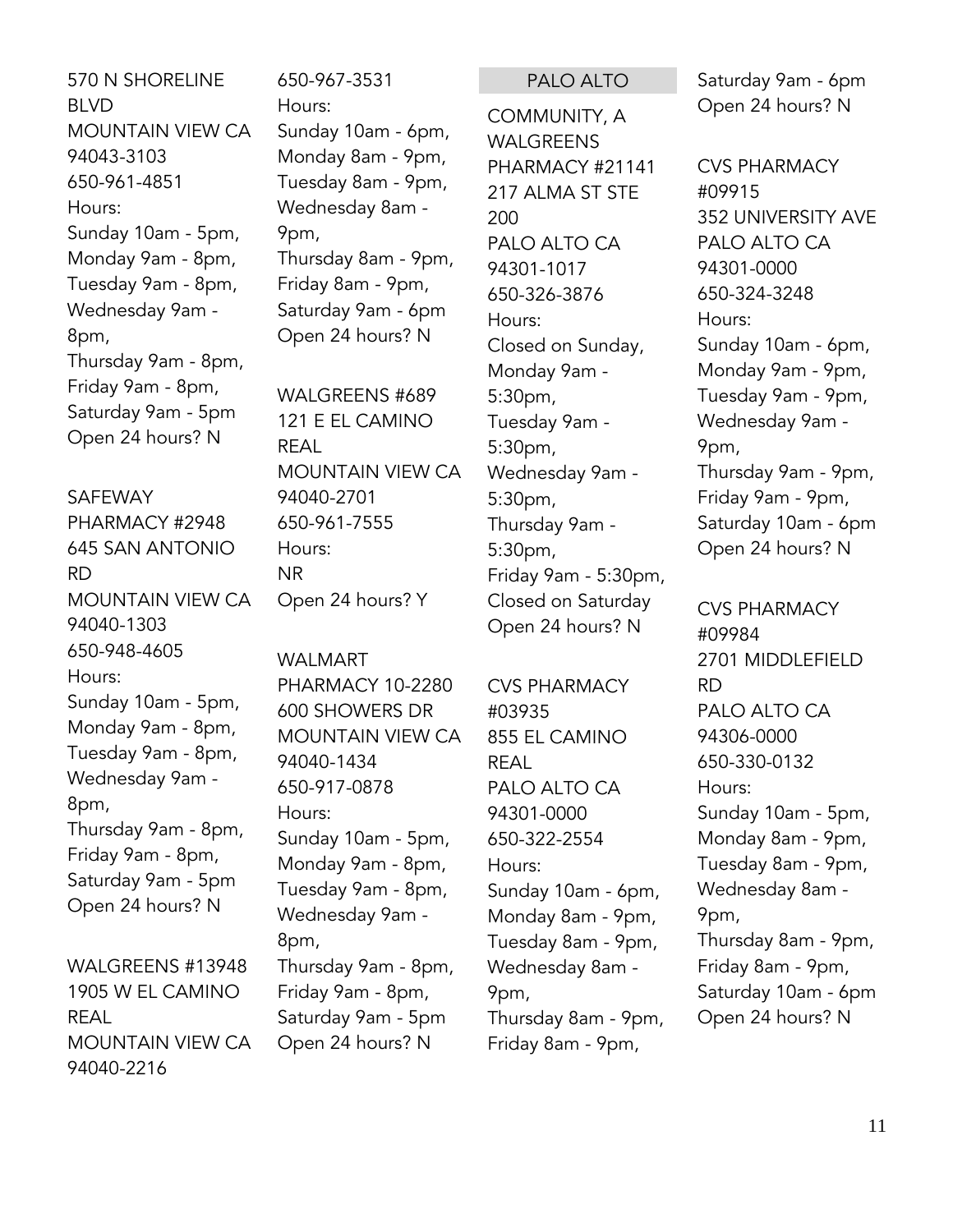HOOVER PHARMACY 211 QUARRY RD STE 108 PALO ALTO CA 94304-0000 650-326-2300 Hours: Closed on Sunday, Monday 9am - 7pm, Tuesday 9am - 6pm, Wednesday 9am - 6pm, Thursday 9am - 6pm, Friday 9am - 6pm, Saturday 9am - 3pm Open 24 hours? N

#### SAFEWAY

PHARMACY #1682 2811 MIDDLEFIELD RD PALO ALTO CA 94306-2522 650-321-9731 Hours: Sunday 10am - 5pm, Monday 9am - 8pm, Tuesday 9am - 8pm, Wednesday 9am - 8pm, Thursday 9am - 8pm, Friday 9am - 8pm, Saturday 9am - 5pm Open 24 hours? N

STANFORD HEALTH CARE PHARMACY 875 BLAKE WILBUR DRIVE, SUITE CC1102 PALO ALTO CA 94305-0000 650-736-3800 Hours: Closed on Sunday, Monday 9am - 5:30pm, Tuesday 9am - 5:30pm, Wednesday 9am - 5:30pm, Thursday 9am - 5:30pm, Friday 9am - 5:30pm, Closed on Saturday Open 24 hours? N

WALGREENS #16564 795 EL CAMINO REAL STE AB111A PALO ALTO CA 94301-2302 650-687-0154 Hours: Closed on Sunday, Monday 9am - 7pm, Tuesday 9am - 6:30pm, Wednesday 9am - 6:30pm, Thursday 9am - 6:30pm, Friday 9am - 6:30pm, Saturday 9am - 1pm Open 24 hours? N

WALGREENS #3344 4170 EL CAMINO REAL

PALO ALTO CA 94306-4008 650-858-2007 Hours: Sunday 10am - 6pm, Monday 8am - 9pm, Tuesday 8am - 9pm, Wednesday 8am - 9pm, Thursday 8am - 9pm, Friday 8am - 9pm, Saturday 9am - 6pm Open 24 hours? N

WALGREENS #6869 2605 MIDDLEFIELD RD PALO ALTO CA 94306-2516 650-566-9723 Hours: Sunday 10am - 6pm, Monday 8am - 9pm, Tuesday 8am - 9pm, Wednesday 8am - 9pm, Thursday 8am - 9pm, Friday 8am - 9pm, Saturday 9am - 6pm Open 24 hours? N

#### SAN JOSE

ALTO PHARMACY 2360 QUME DR SUITE A SAN JOSE CA 95131- 1838 800-874-5881 Hours:

Sunday 10am - 6pm, Monday 9am - 7pm, Tuesday 9am - 7pm, Wednesday 9am - 7pm, Thursday 9am - 7pm, Friday 9am - 7pm, Saturday 10am - 6pm Open 24 hours? N

ALUM ROCK PHARMACY 1855 ALUM ROCK AVE STE A SAN JOSE CA 95116- 1398 408-254-1551 Hours: Closed on Sunday, Monday 9:30am - 5:30pm, Tuesday 9:30am - 5:30pm, Wednesday 9:30am - 5:30pm, Thursday 9:30am - 5:30pm, Friday 9:30am - 5:30pm, Saturday 9am - 1pm Open 24 hours? N

BASCOM PHARMACY 105 N BASCOM AVE STE 101 SAN JOSE CA 95128- 0000 408-995-6020 Hours: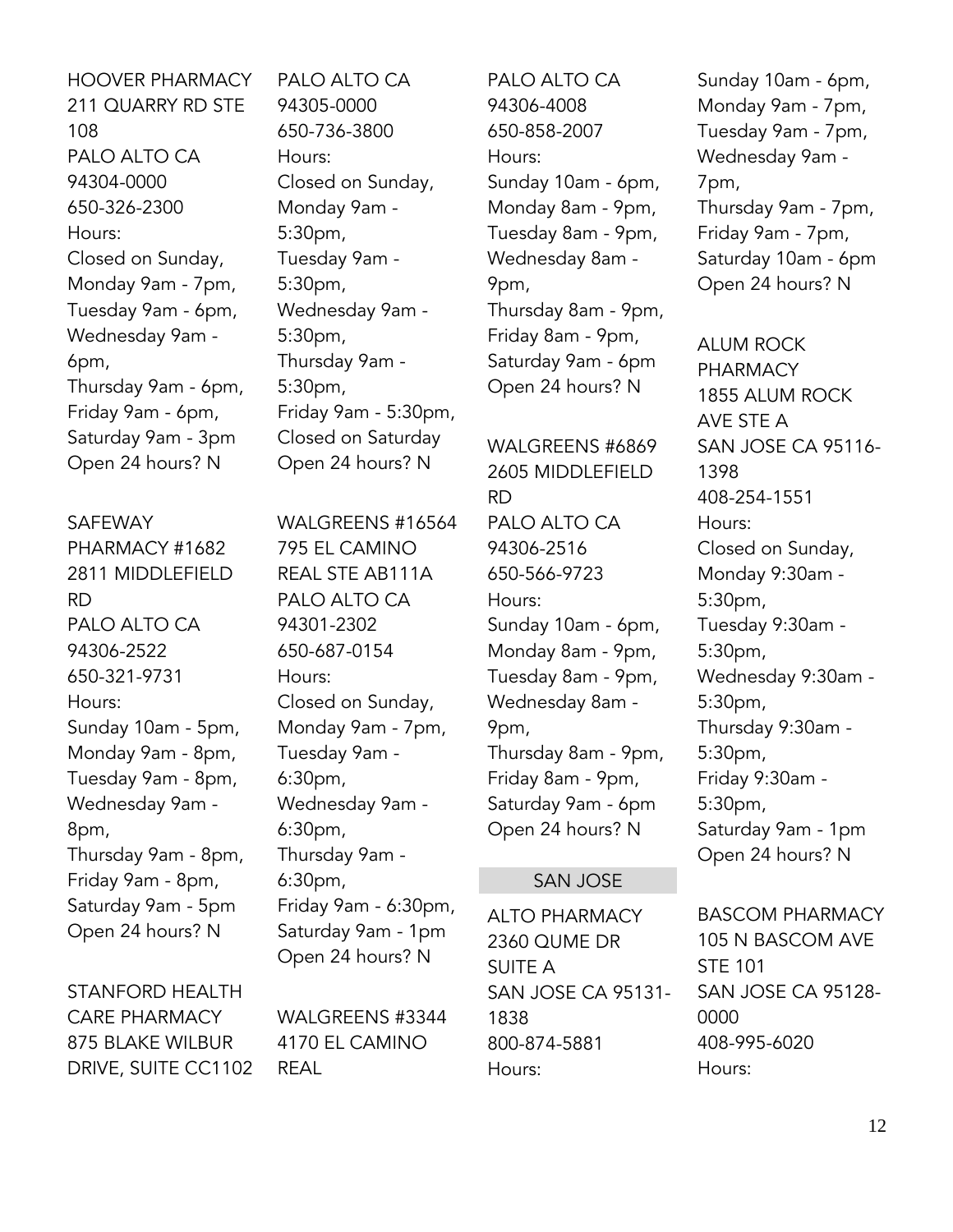Closed on Sunday, Monday 9:30am - 6pm, Tuesday 9:30am - 6pm, Wednesday 9:30am - 6pm, Thursday 9:30am - 6pm, Friday 9:30am - 6pm, Saturday 9:30am - 1pm Open 24 hours? N

CITY CARE PHARMACY 3130-A ALUM ROCK AVE SAN JOSE CA 95127- 0000 408-929-2210 Hours: Closed on Sunday, Monday 9:30am - 5:30pm, Tuesday 9:30am - 5:30pm, Wednesday 9:30am - 5:30pm, Thursday 9:30am - 5:30pm, Friday 9:30am - 5:30pm, Saturday 10am - 1pm Open 24 hours? N

COMMUNITY, A WALGREENS PHARMACY #21193

1757 W SAN CARLOS ST SAN JOSE CA 95128- 5222 408-878-0112 Hours: Closed on Sunday, Monday 8:30am - 5pm, Tuesday 8:30am - 5pm, Wednesday 8:30am - 5pm, Thursday 8:30am - 5pm, Friday 8:30am - 5pm, Closed on Saturday Open 24 hours? N COSTCO PHARMACY

#1004 1709 AUTOMATION PKWY SAN JOSE CA 95131- 1866 408-678-2157 Hours: Closed on Sunday, Monday 10am - 7pm, Tuesday 10am - 7pm, Wednesday 10am - 7pm, Thursday 10am - 7pm, Friday 10am - 7pm, Saturday 9am - 6pm Open 24 hours? N

COSTCO PHARMACY #1267

6898 RALEIGH RD SAN JOSE CA 95119- 1730 408-908-7939 Hours: Closed on Sunday, Monday 10am - 7pm, Tuesday 10am - 7pm, Wednesday 10am - 7pm, Thursday 10am - 7pm, Friday 10am - 7pm, Saturday 9am - 6pm Open 24 hours? N

COSTCO PHARMACY #148 2201 SENTER RD SAN JOSE CA 95112- 2627 408-947-2055 Hours: Closed on Sunday, Monday 10am - 7pm, Tuesday 10am - 7pm, Wednesday 10am - 7pm, Thursday 10am - 7pm, Friday 10am - 7pm, Saturday 9am - 6pm Open 24 hours? N

COSTCO PHARMACY #470 5301 ALMADEN EXPY SAN JOSE CA 95118- 3603 408-979-2518 Hours:

Closed on Sunday, Monday 9am - 5pm, Tuesday 9am - 5pm, Wednesday 9am - 5pm, Thursday 9am - 5pm, Friday 9am - 5pm, Saturday 9am - 6pm Open 24 hours? N

**CREEKSIDE** PHARMACY 1863 ALUM ROCK AVE STE A SAN JOSE CA 95116- 2004 408-929-6029 Hours: Closed on Sunday, Monday 9:30am - 6pm, Tuesday 9:30am - 6pm, Wednesday 9:30am - 6pm, Thursday 9:30am - 6pm, Friday 9:30am - 6pm, Saturday 9am - 2pm Open 24 hours? N

CVS PHARMACY #00422 4110 N 1ST ST SAN JOSE CA 95134- 1513 408-434-1839 Hours: Sunday 10am - 6pm,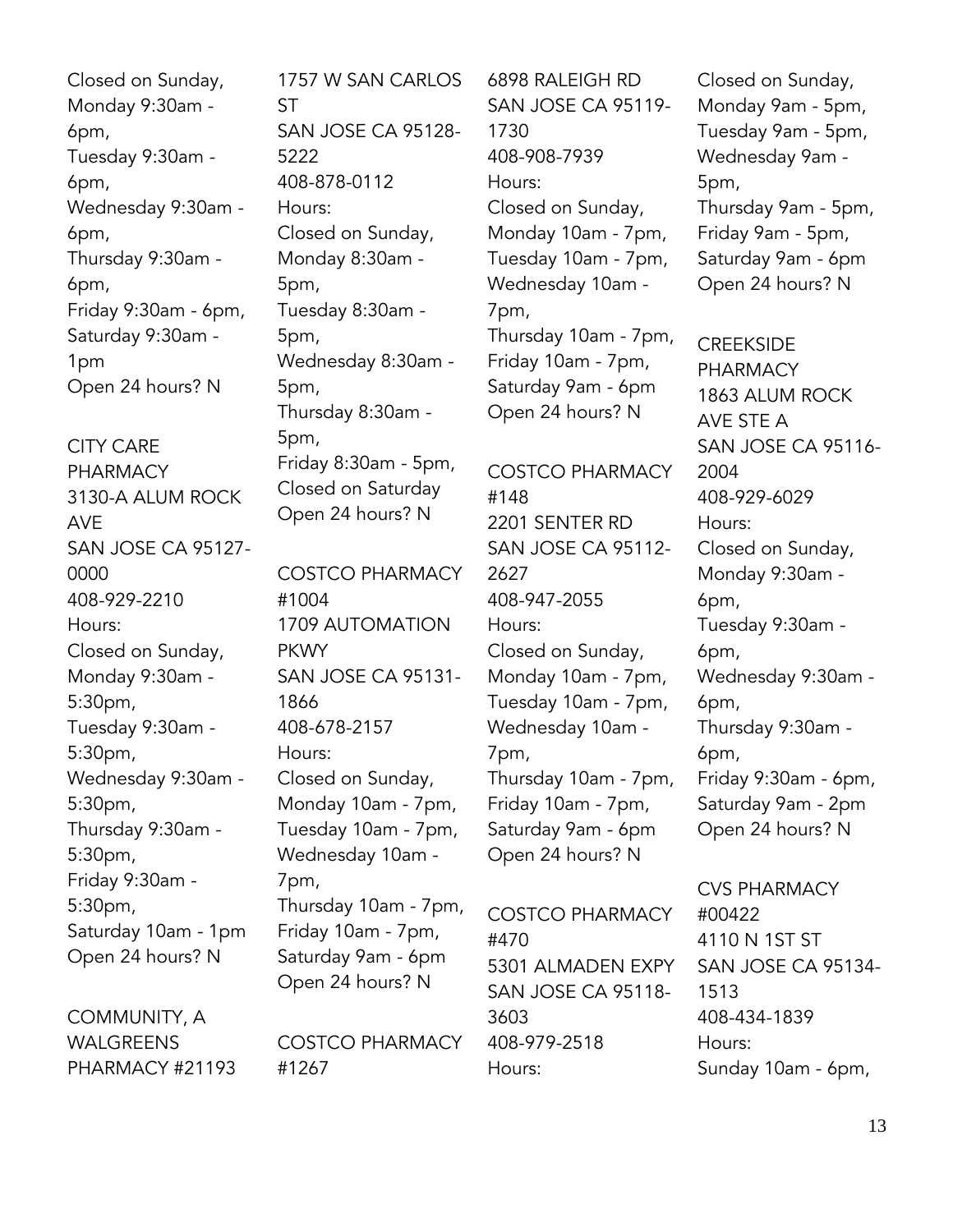Monday 9am - 9pm, Tuesday 9am - 9pm, Wednesday 9am - 9pm, Thursday 9am - 9pm, Friday 9am - 9pm, Saturday 9am - 6pm Open 24 hours? N

CVS PHARMACY #02294 821 THE ALAMEDA SAN JOSE CA 95126- 0000 408-291-4553 Hours: Sunday 10am - 6pm, Monday 9am - 9pm, Tuesday 9am - 9pm, Wednesday 9am - 9pm, Thursday 9am - 9pm, Friday 9am - 9pm, Saturday 10am - 6pm Open 24 hours? N

CVS PHARMACY #03029 1097 LEIGH AVE SAN JOSE CA 95126- 0000 408-294-2240 Hours: Sunday 10am - 5pm, Monday 9am - 8pm, Tuesday 9am - 8pm, Wednesday 9am - 8pm, Thursday 9am - 8pm,

Friday 9am - 8pm, Saturday 10am - 5pm Open 24 hours? N

CVS PHARMACY #03061 3475 MCKEE RD SAN JOSE CA 95127- 0000 408-272-9156 Hours: Sunday 10am - 5pm, Monday 9am - 9pm, Tuesday 9am - 9pm, Wednesday 9am - 9pm, Thursday 9am - 9pm, Friday 9am - 9pm, Saturday 10am - 5pm Open 24 hours? N

CVS PHARMACY #09229 3220 S WHITE RD SAN JOSE CA 95148- 0000 408-238-9603 Hours: Sunday 10am - 5pm, Monday 9am - 9pm, Tuesday 9am - 9pm, Wednesday 9am - 9pm, Thursday 9am - 9pm, Friday 9am - 9pm, Saturday 9am - 6pm Open 24 hours? N

CVS PHARMACY #09257 5170 MOORPARK AVE SAN JOSE CA 95129- 0000 408-257-9918 Hours: Sunday 10am - 6pm, Monday 9am - 9pm, Tuesday 9am - 9pm, Wednesday 9am - 9pm, Thursday 9am - 9pm, Friday 9am - 9pm, Saturday 10am - 6pm Open 24 hours? N

CVS PHARMACY #09337 6910 ALMADEN EXPRESSWAY SAN JOSE CA 95120- 0000 408-927-7310 Hours: Sunday 10am - 6pm, Monday 9am - 9pm, Tuesday 9am - 9pm, Wednesday 9am - 9pm, Thursday 9am - 9pm, Friday 9am - 9pm, Saturday 10am - 6pm Open 24 hours? N

CVS PHARMACY #09395 525 W CAPITOL

EXPRESSWAY SAN JOSE CA 95136- 0000 408-448-9224 Hours: Sunday 10am - 6pm, Monday 9am - 9pm, Tuesday 9am - 9pm, Wednesday 9am - 9pm, Thursday 9am - 9pm, Friday 9am - 9pm, Saturday 10am - 6pm Open 24 hours? N CVS PHARMACY #09498

1800 SARATOGA AVE SAN JOSE CA 95129- 0000 408-253-3352 Hours: Sunday 10am - 5pm, Monday 9am - 9pm, Tuesday 9am - 9pm, Wednesday 9am - 9pm, Thursday 9am - 9pm, Friday 9am - 9pm, Saturday 10am - 5pm Open 24 hours? N

CVS PHARMACY #09534 4850 SAN FELIPE RD SAN JOSE CA 95135- 0000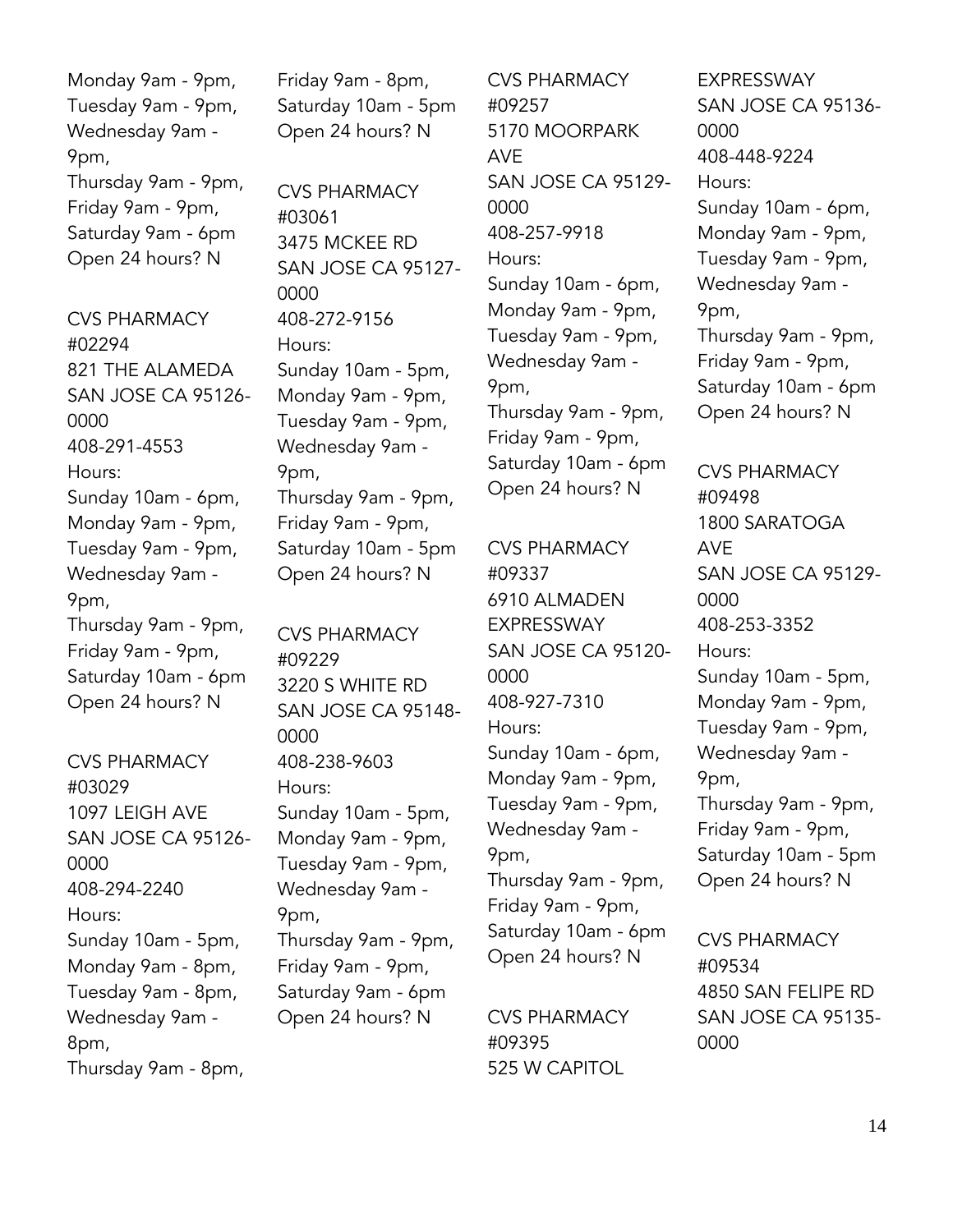408-532-2952 Hours: Sunday 10am - 6pm, Monday 9am - 9pm, Tuesday 9am - 9pm, Wednesday 9am - 9pm, Thursday 9am - 9pm, Friday 9am - 9pm, Saturday 10am - 6pm Open 24 hours? N

CVS PHARMACY #09559 1285 LINCOLN AVE SAN JOSE CA 95125- 0000 408-280-5521 Hours: Sunday 10am - 6pm, Monday 9am - 9pm, Tuesday 9am - 9pm, Wednesday 9am - 9pm, Thursday 9am - 9pm, Friday 9am - 9pm, Saturday 9am - 6pm Open 24 hours? N

CVS PHARMACY #09808 470 BLOSSOM HILL RD SAN JOSE CA 95123- 0000 408-578-4900 Hours: Sunday 9am - 6pm, Monday 9am - 9pm,

Tuesday 9am - 9pm, Wednesday 9am - 9pm, Thursday 9am - 9pm, Friday 9am - 9pm, Saturday 9am - 6pm Open 24 hours? N

CVS PHARMACY #09810 1685 TULLY RD SAN JOSE CA 95122- 0000 408-923-6616 Hours: Sunday 10am - 5pm, Monday 9am - 9pm, Tuesday 9am - 9pm, Wednesday 9am - 9pm, Thursday 9am - 9pm, Friday 9am - 9pm, Saturday 10am - 6pm Open 24 hours? N

CVS PHARMACY #09812 2514 BERRYESSA RD SAN JOSE CA 95132- 0000 408-272-1431 Hours: NR Open 24 hours? Y

CVS PHARMACY #09829 5407 CAMDEN AVE SAN JOSE CA 951240000 408-267-9680 Hours: Sunday 10am - 5pm, Monday 9am - 8pm, Tuesday 9am - 8pm, Wednesday 9am - 8pm, Thursday 9am - 8pm, Friday 9am - 8pm, Saturday 10am - 5pm

Open 24 hours? N

CVS PHARMACY #09896 4550 MERIDIAN AVE SAN JOSE CA 95124- 0000 408-267-1472 Hours: Sunday 10am - 6pm, Monday 9am - 9pm, Tuesday 9am - 9pm, Wednesday 9am - 9pm, Thursday 9am - 9pm,

Friday 9am - 9pm, Saturday 10am - 6pm Open 24 hours? N

CVS PHARMACY #09897 3074 STORY RD SAN JOSE CA 95127- 0000 408-259-5600 Hours: Sunday 10am - 5pm, Monday 9am - 9pm,

Tuesday 9am - 9pm, Wednesday 9am - 9pm, Thursday 9am - 9pm, Friday 9am - 9pm, Saturday 10am - 5pm Open 24 hours? N

CVS PHARMACY #09901 1125 BRANHAM LN SAN JOSE CA 95118- 0000 408-267-0911 Hours: Sunday 10am - 5pm, Monday 9am - 9pm, Tuesday 9am - 9pm, Wednesday 9am - 9pm, Thursday 9am - 9pm, Friday 9am - 9pm, Saturday 10am - 6pm Open 24 hours? N

CVS PHARMACY #09921 2069 CAMDEN AVE SAN JOSE CA 95124- 0000 408-559-1450 Hours: Sunday 10am - 5pm, Monday 9am - 9pm, Tuesday 9am - 9pm, Wednesday 9am - 9pm, Thursday 9am - 9pm, Friday 9am - 9pm,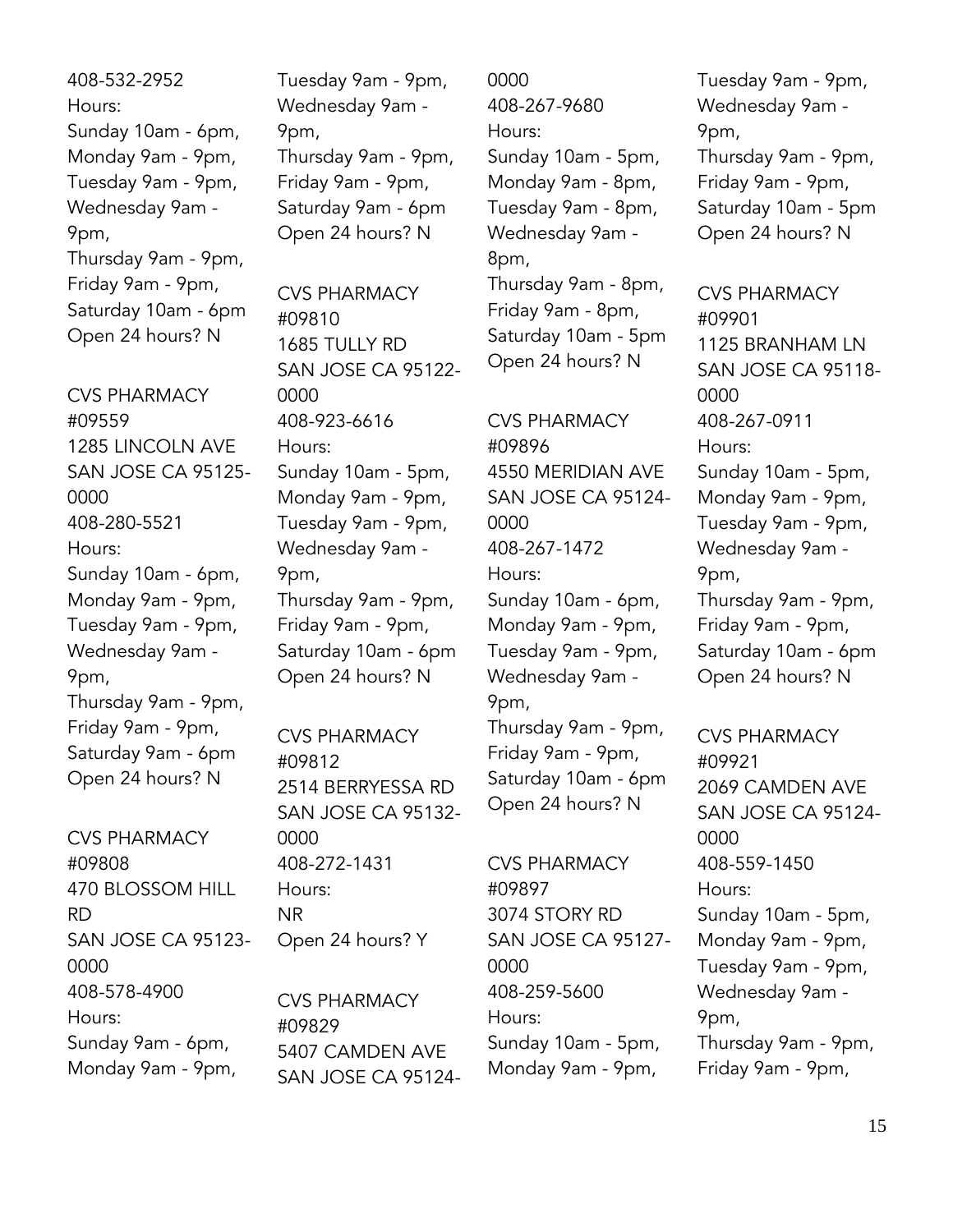Saturday 10am - 6pm Open 24 hours? N

CVS PHARMACY #09995 1405 FOXWORTHY AVE SAN JOSE CA 95118- 1119 408-264-0371 Hours: Sunday 10am - 6pm, Monday 9am - 9pm, Tuesday 9am - 9pm, Wednesday 9am - 9pm, Thursday 9am - 9pm, Friday 9am - 9pm, Saturday 10am - 6pm Open 24 hours? N

CVS PHARMACY #16115 1811 HILLSDALE AVE SAN JOSE CA 95124- 0000 408-265-3253 Hours: Sunday 11am - 5pm, Monday 9am - 7pm, Tuesday 9am - 7pm, Wednesday 9am - 7pm, Thursday 9am - 7pm, Friday 9am - 7pm, Saturday 9am - 5pm Open 24 hours? N

CVS PHARMACY #16763 1600 SARATOGA AVE, STE 601 SAN JOSE CA 95129- 0000 408-871-9385 Hours: Sunday 11am - 5pm, Monday 9am - 7pm, Tuesday 9am - 7pm, Wednesday 9am - 7pm, Thursday 9am - 7pm, Friday 9am - 7pm, Saturday 9am - 5pm Open 24 hours? N

CVS PHARMACY #17045 879 BLOSSOM HILL RD SAN JOSE CA 95123- 0000 408-513-3003 Hours: Sunday 11am - 5pm, Monday 9am - 7pm, Tuesday 9am - 7pm, Wednesday 9am - 7pm, Thursday 9am - 7pm, Friday 9am - 7pm, Saturday 9am - 5pm Open 24 hours? N

CVS PHARMACY #17100 1750 STORY RD

SAN JOSE CA 95122- 0000 408-273-0055 Hours: Sunday 9am - 6pm, Monday 9am - 9pm, Tuesday 9am - 9pm, Wednesday 9am - 9pm, Thursday 9am - 9pm, Friday 9am - 9pm, Saturday 9am - 6pm Open 24 hours? N

CVS PHARMACY #17176 533 COLEMAN AVE SAN JOSE CA 95110- 0000 408-346-2023 Hours: Sunday 11am - 5pm, Monday 9am - 7pm, Tuesday 9am - 7pm, Wednesday 9am - 7pm, Thursday 9am - 7pm, Friday 9am - 7pm, Saturday 9am - 5pm Open 24 hours? N

CVS PHARMACY #17314 3155 SILVER CREEK RD SAN JOSE CA 95121- 0000 408-238-6070 Hours:

Sunday 11am - 5pm, Monday 9am - 7pm, Tuesday 9am - 7pm, Wednesday 9am - 7pm, Thursday 9am - 7pm, Friday 9am - 7pm, Saturday 9am - 5pm Open 24 hours? N

CVS PHARMACY #17355 2161 MONTEREY **HWY** SAN JOSE CA 95125- 0000 408-660-1704 Hours: Sunday 11am - 5pm, Monday 9am - 7pm, Tuesday 9am - 7pm, Wednesday 9am - 7pm, Thursday 9am - 7pm, Friday 9am - 7pm, Saturday 9am - 5pm Open 24 hours? N

CVS PHARMACY #17582 95 HOLGER WAY SAN JOSE CA 95134- 0000 408-834-1528 Hours: Sunday 11am - 5pm, Monday 9am - 7pm, Tuesday 9am - 7pm,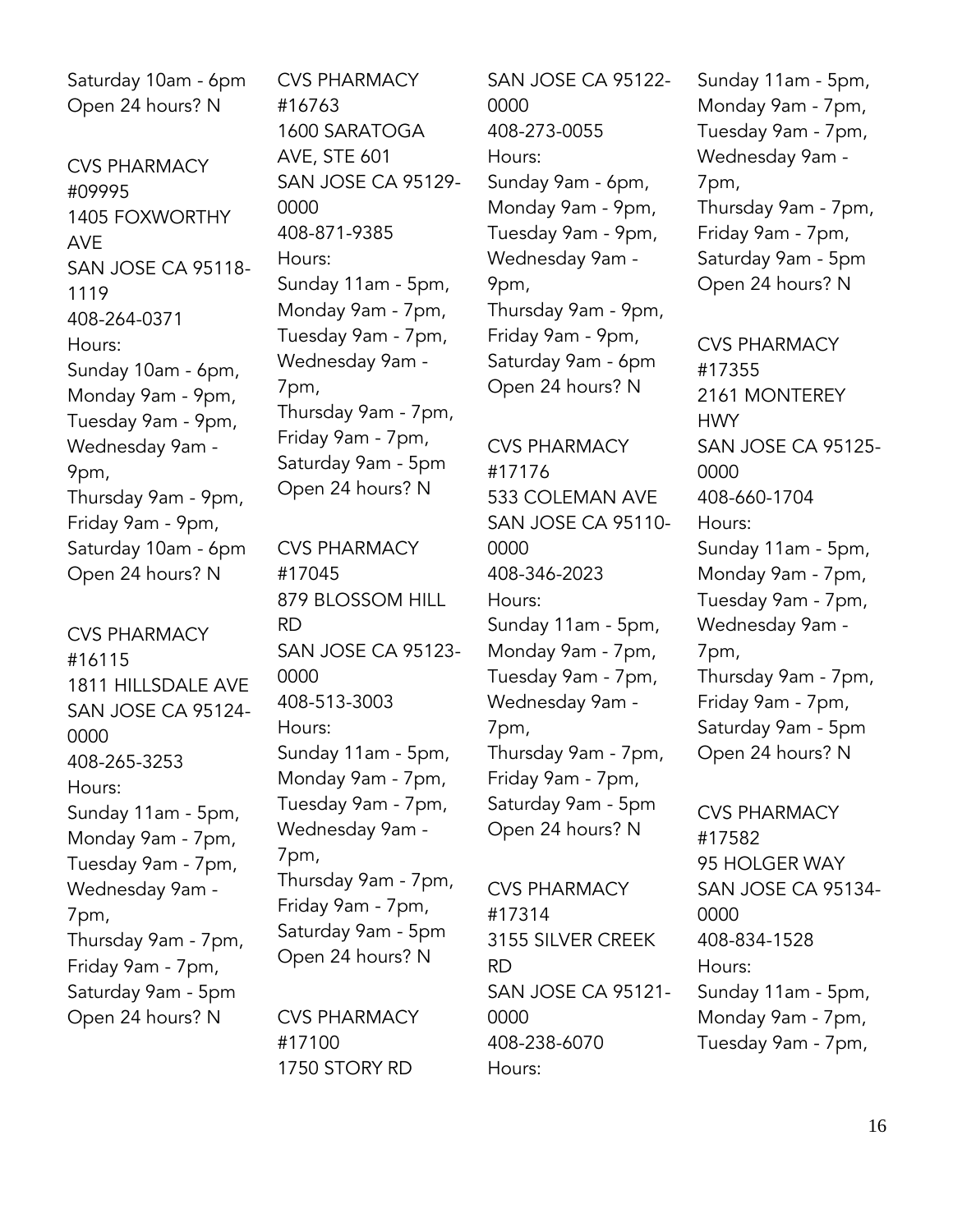Wednesday 9am - 7pm, Thursday 9am - 7pm, Friday 9am - 7pm, Saturday 9am - 5pm Open 24 hours? N

CVS PHARMACY #17588 5630 COTTLE RD SAN JOSE CA 95123- 0000 408-600-3722 Hours: Sunday 11am - 5pm, Monday 9am - 7pm, Tuesday 9am - 7pm, Wednesday 9am - 7pm, Thursday 9am - 7pm, Friday 9am - 7pm, Saturday 9am - 6pm Open 24 hours? N

DO RX PHARMACY 12 S 14TH ST SAN JOSE CA 95112- 2015 408-294-7022 Hours: Closed on Sunday, Monday 10am - 4pm, Tuesday 10am - 4pm, Wednesday 10am - 4pm, Closed on Thursday, Friday 10am - 4pm,

Closed on Saturday Open 24 hours? N

DOWNTOWN PHARMACY INC 60 N 13TH ST SUITE A SAN JOSE CA 95112- 0000 408-298-2255 Hours: Closed on Sunday, Monday 9:30am - 6pm, Tuesday 9:30am - 6pm, Wednesday 9:30am - 6pm, Thursday 9:30am - 1:30pm, Friday 9:30am - 6pm, Saturday 9:30am - 1:30pm Open 24 hours? N

ENBORG LANE PHARMACY 2221 ENBORG LANE SAN JOSE CA 95128- 2608 408-885-4100 Hours: Closed on Sunday, Monday 8:30am - 5pm, Tuesday 8:30am - 5pm, Wednesday 8:30am - 5pm,

Thursday 8:30am - 5pm, Friday 8:30am - 5pm, Closed on Saturday Open 24 hours? N

**EVERGREEN** PHARMACY 2690 SOUTH WHITE ROAD STE 200A SAN JOSE CA 95148- 0000 408-270-0670 Hours: Closed on Sunday, Monday 9am - 6pm, Tuesday 9am - 6pm, Wednesday 9am - 6pm, Thursday 9am - 6pm, Friday 9am - 6pm, Closed on Saturday Open 24 hours? N

#### EVERGREEN

PHARMACY #2 2365 QUIMBY RD STE 150 SAN JOSE CA 95122- 1337 408-531-9961 Hours: Closed on Sunday, Monday 9am - 6pm, Tuesday 9am - 6pm, Wednesday 9am - 6pm, Thursday 9am - 6pm, Friday 9am - 6pm,

Saturday 10am - 2pm Open 24 hours? N

FRIENDLY #2 PHARMACY 639 TULLY RD STE A SAN JOSE CA 95111- 0000 408-279-8188 Hours: Closed on Sunday, Monday 9:30am - 6:30pm, Tuesday 9:30am - 6:30pm, Wednesday 9:30am - 6:30pm, Thursday 9:30am - 6:30pm, Friday 9:30am - 6:30pm, Saturday 9:30am - 2pm Open 24 hours? N

GARCIA PHARMACY 25 N 14TH ST STE 110 SAN JOSE CA 95112- 6208 408-294-3219 Hours: Closed on Sunday, Monday 9am - 5:30pm, Tuesday 9am - 5:30pm, Wednesday 9am - 5:30pm,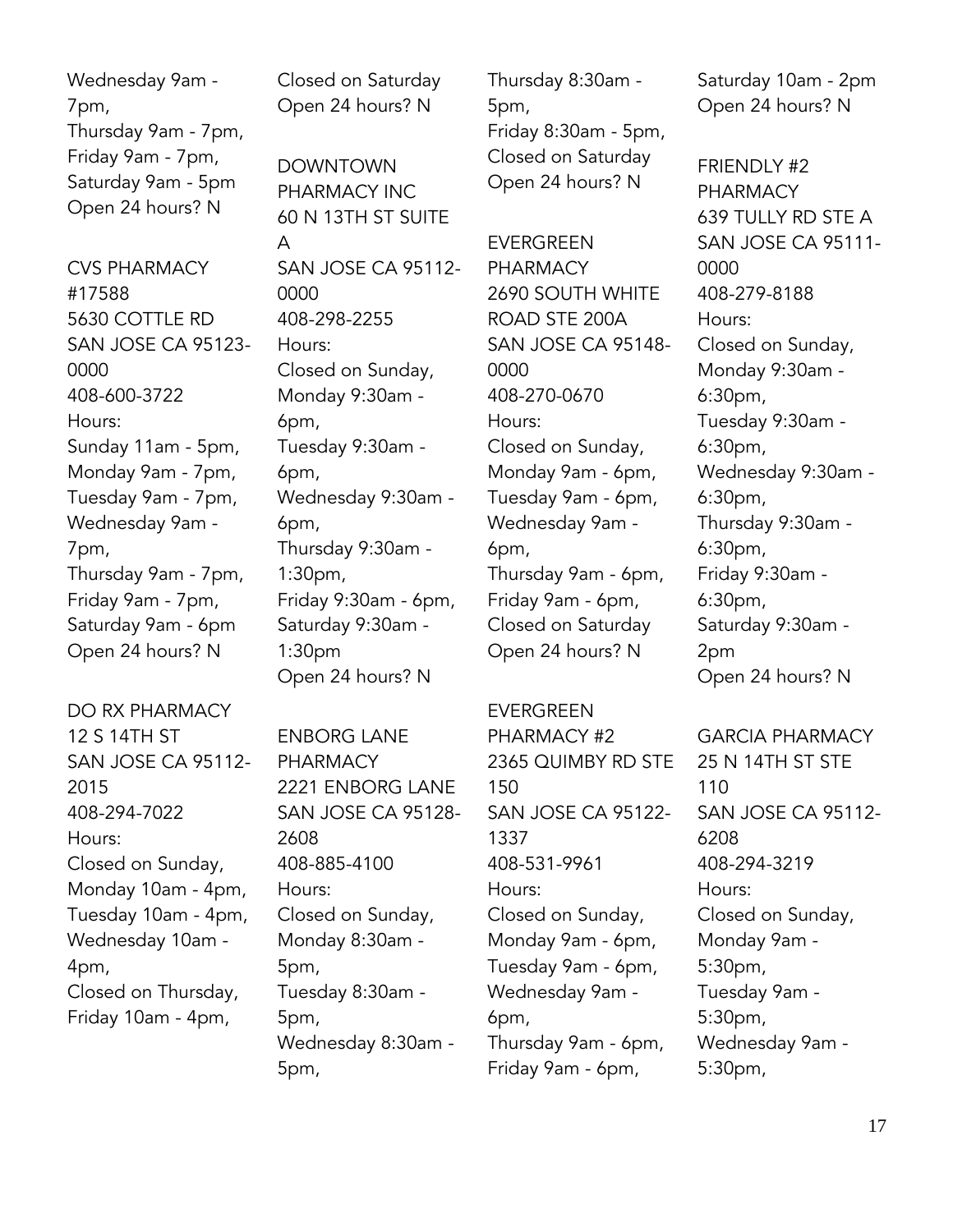Thursday 9am - 5:30pm, Friday 9am - 5:30pm, Saturday 9am - 2:30pm Open 24 hours? N

ICARE PHARMACY 1727 BERRYESSA RD STE B SAN JOSE CA 95133- 1172 408-926-7691 Hours: Closed on Sunday, Monday 10am - 7pm, Tuesday 10am - 7pm, Wednesday 10am - 7pm, Thursday 10am - 7pm, Friday 10am - 7pm, Saturday 10am - 2pm Open 24 hours? N

JACKSON MEDICAL PHARMACY 266 N JACKSON AVE STE 8 SAN JOSE CA 95116- 1606 408-251-8122 Hours: Closed on Sunday, Monday 9am - 6pm, Tuesday 9am - 6pm, Wednesday 9am - 6pm, Thursday 9am - 6pm, Friday 9am - 6pm,

Saturday 9am - 2pm Open 24 hours? N

KC PHARMACY 2060 ABORN RD SUITE 150B SAN JOSE CA 95121- 1587 408-400-4755 Hours: Closed on Sunday, Monday 9am - 6pm, Tuesday 9am - 6pm, Wednesday 9am - 6pm, Thursday 9am - 6pm, Friday 9am - 6pm, Saturday 9am - 1pm Open 24 hours? N

KING PHARMACY AND DME 2323 MONTPELIER DR STE D SAN JOSE CA 95116- 0000 408-347-0193 Hours: Closed on Sunday, Monday 9am - 6pm, Tuesday 9am - 6pm, Wednesday 9am - 6pm, Thursday 9am - 6pm, Friday 9am - 6pm, Saturday 9am - 4pm Open 24 hours? N

LEXANN PHARMACY INC 1569 LEXANN DR STE 104 SAN JOSE CA 95121- 0000 408-528-9079 Hours: Closed on Sunday, Monday 9am - 6pm, Tuesday 9am - 6pm, Wednesday 9am - 6pm, Thursday 9am - 6pm, Friday 9am - 6pm, Saturday 9am - 3pm Open 24 hours? N

LIFEPLUS PHARMACY 377 SANTANA ROW SUITE 1145 SAN JOSE CA 95128- 2059 408-606-8900 Hours: Closed on Sunday, Monday 10am - 6pm, Tuesday 10am - 6pm, Wednesday 10am - 6pm, Thursday 10am - 6pm, Friday 10am - 6pm, Saturday 10am - 6pm Open 24 hours? N

LINDA RX PHARMACY 1569 LEXANN AVE STE 130

SAN JOSE CA 95121- 0000 408-270-2828 Hours: Closed on Sunday, Monday 9am - 6pm, Tuesday 9am - 6pm, Wednesday 9am - 6pm, Thursday 9am - 6pm, Friday 9am - 6pm, Saturday 9am - 2pm Open 24 hours? N

LINDA RX PHARMACY 1569 LEXANN AVE STE 130 SAN JOSE CA 95121- 1794 408-270-2828 Hours: Closed on Sunday, Monday 9am - 6pm, Tuesday 9am - 6pm, Wednesday 9am - 6pm, Thursday 9am - 6pm, Friday 9am - 6pm, Saturday 9am - 2pm Open 24 hours? N

LION PHARMACY INC 2857 SENTER RD SUITE A SAN JOSE CA 95111- 0000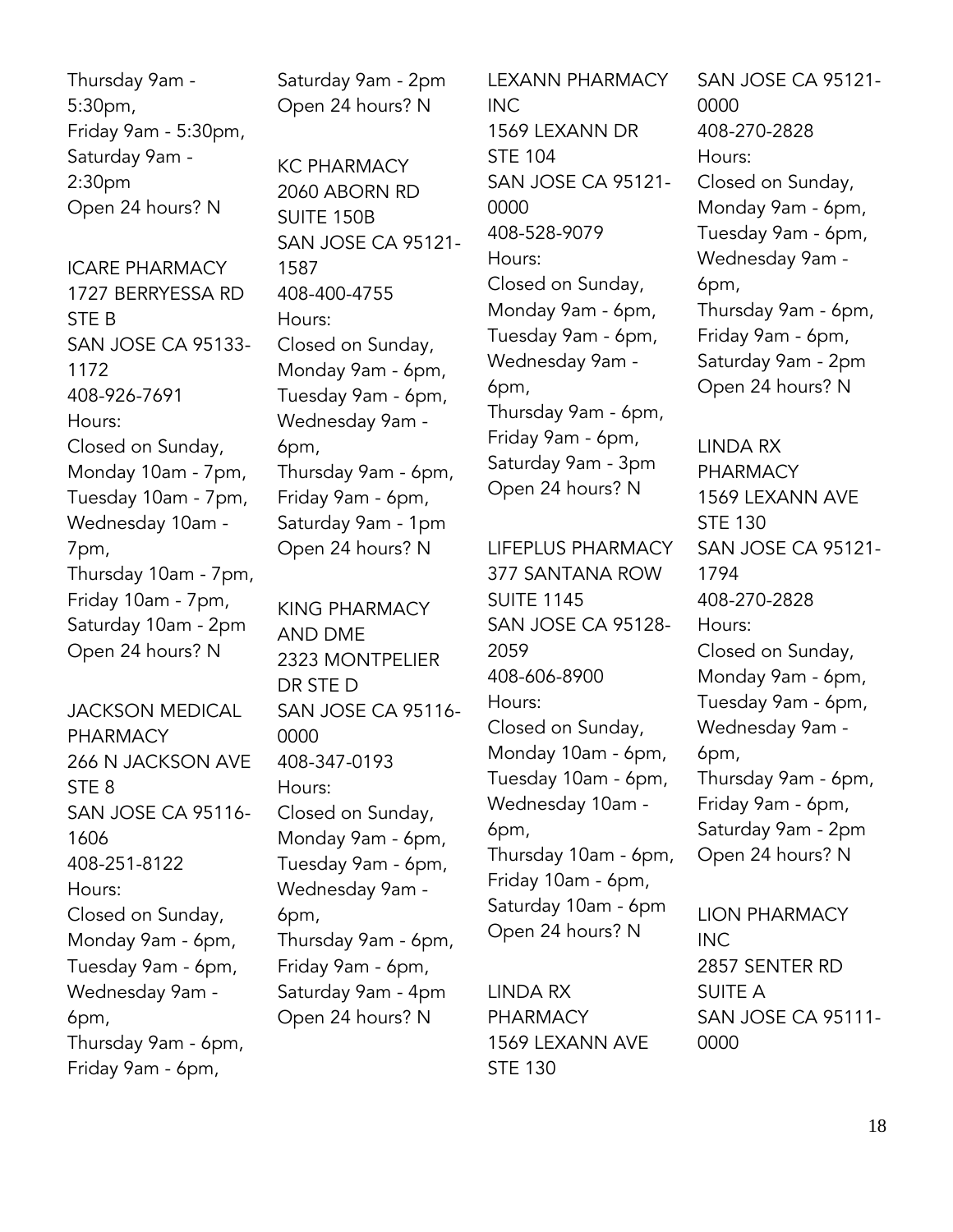408-784-3921 Hours: Closed on Sunday, Monday 9am - 6pm, Tuesday 9am - 6pm, Wednesday 9am - 6pm, Thursday 9am - 6pm, Friday 9am - 6pm, Saturday 9am - 2pm Open 24 hours? N

LOS ALAMITOS PHARMACY 115 N JACKSON AVE STE 103 SAN JOSE CA 95116- 0000 408-259-1000 Hours: Closed on Sunday, Monday 9am - 6pm, Tuesday 9am - 6pm, Wednesday 9am - 6pm, Thursday 9am - 6pm, Friday 9am - 6pm, Closed on Saturday Open 24 hours? N

LUCKY PHARMACY 129 BERNAL RD SAN JOSE CA 95119- 0000 408-578-2295 Hours: Sunday 10am - 5pm, Monday 9am - 7pm, Tuesday 9am - 7pm,

Wednesday 9am - 7pm, Thursday 9am - 7pm, Friday 9am - 7pm, Saturday 9am - 5pm Open 24 hours? N

LUCKY PHARMACY 2027 CAMDEN AVENUE SAN JOSE CA 95124- 0000 408-559-9491 Hours: Closed on Sunday, Monday 9am - 7pm, Tuesday 9am - 7pm, Wednesday 9am - 7pm, Thursday 9am - 7pm, Friday 9am - 7pm, Saturday 9am - 5pm Open 24 hours? N

LUCKY PHARMACY 3457 MCKEE RD SAN JOSE CA 95127- 0000 408-937-6032 Hours: Closed on Sunday, Monday 9am - 7pm, Tuesday 9am - 7pm, Wednesday 9am - 7pm, Thursday 9am - 7pm, Friday 9am - 7pm,

Saturday 9am - 5pm Open 24 hours? N

LUCKY PHARMACY 565 WEST CAPITOL EXPRESSWAY SAN JOSE CA 95136- 0000 408-267-6828 Hours: Closed on Sunday, Monday 9am - 7pm, Tuesday 9am - 7pm, Wednesday 9am - 7pm, Thursday 9am - 7pm, Friday 9am - 7pm, Saturday 9am - 5pm Open 24 hours? N

LUCKY PHARMACY 844 BLOSSOM HILL ROAD SAN JOSE CA 95123- 0000 408-972-2862 Hours: Closed on Sunday, Monday 9am - 7pm, Tuesday 9am - 7pm, Wednesday 9am - 7pm, Thursday 9am - 7pm, Friday 9am - 7pm, Saturday 9am - 5pm Open 24 hours? N

MCKEE MEDICAL PHARMACY

2350 MCKEE RD STE  $A<sub>3</sub>$ SAN JOSE CA 95116- 1617 408-923-8871 Hours: Closed on Sunday, Monday 9am - 6:30pm, Tuesday 9am - 6:30pm, Wednesday 9am - 6:30pm, Thursday 9am - 6:30pm, Friday 9am - 6:30pm, Saturday 9am - 3:30pm Open 24 hours? N

MCKEE MEDICAL PHARMACY 2350 MCKEE RD STE A3 SAN JOSE CA 95116- 1617 408-923-8871 Hours: Closed on Sunday, Monday 9am - 6pm, Tuesday 9am - 6pm, Wednesday 9am - 6pm, Thursday 9am - 6pm, Friday 9am - 6pm, Saturday 9am - 3:30pm Open 24 hours? N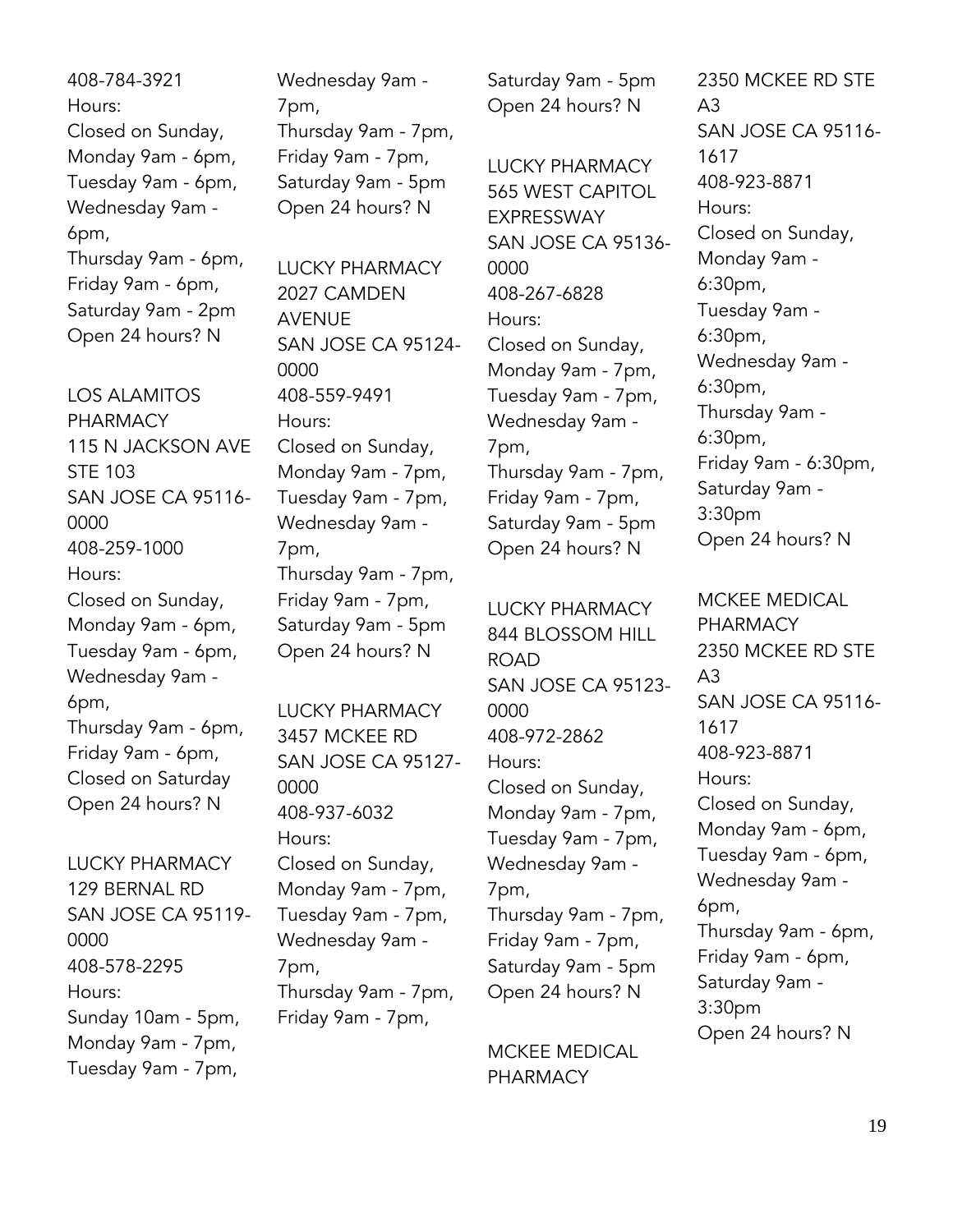MEDEX DRUGS 405 E SANTA CLARA ST SAN JOSE CA 95113- 1914 408-292-8244 Hours: Closed on Sunday, Monday 9am - 8pm, Tuesday 9am - 8pm, Wednesday 9am - 8pm, Thursday 9am - 8pm, Friday 9am - 8pm, Saturday 9am - 5pm Open 24 hours? N

MEGA DRUGS 696 E SANTA CLARA STREET SUITE 111 SAN JOSE CA 95112- 0000 408-283-9518 Hours: Closed on Sunday, Monday 10am - 6pm, Tuesday 10am - 6pm, Wednesday 10am - 6pm, Thursday 10am - 6pm, Friday 10am - 6pm, Saturday 10am - 3pm Open 24 hours? N

NEMS- LUNDY PHARMACY 1870 LUNDY AVE SAN JOSE CA 95131- 0000

408-573-9686 Hours: Closed on Sunday, Monday 8:30am - 5pm, Tuesday 8:30am - 5pm, Wednesday 8:30am - 5pm, Thursday 8:30am - 5pm, Friday 8:30am - 5pm, Saturday 9am - 5pm Open 24 hours? N

NOWRX 1310 TULLY RD STE 101 SAN JOSE CA 95122- 3054 408-882-3558 Hours: Closed on Sunday, Monday 10am - 6pm, Tuesday 10am - 6pm, Wednesday 10am - 6pm, Thursday 10am - 6pm, Friday 10am - 6pm, Closed on Saturday Open 24 hours? N

O'CONNOR OUT-PATIENT PHARMACY 2101 FOREST AVE SUITE 122 SAN JOSE CA 95128- 0000

408-947-2988 Hours: Closed on Sunday, Monday 9:30am - 6pm, Tuesday 9:30am - 6pm, Wednesday 9:30am - 6pm, Thursday 9:30am - 6pm, Friday 9:30am - 6pm, Closed on Saturday Open 24 hours? N

RITE AID PHARMACY 05983 6215 SANTA TERESA BOULEVARD PLAZA DE SANTA TERESA SAN JOSE CA 95119- 1436 408-227-2816 Hours: Sunday 10am - 6pm, Monday 9am - 9pm, Tuesday 9am - 9pm, Wednesday 9am - 9pm, Thursday 9am - 9pm, Friday 9am - 9pm, Saturday 9am - 6pm Open 24 hours? N

RITE AID PHARMACY 05984 6091 MERIDIAN AVENUE ALMADEN OAKS PLAZA

SAN JOSE CA 95120- 2765 408-927-7900 Hours: Sunday 10am - 6pm, Monday 8am - 10pm, Tuesday 8am - 10pm, Wednesday 8am - 10pm, Thursday 8am - 10pm, Friday 8am - 10pm, Saturday 9am - 6pm Open 24 hours? N

RITE AID PHARMACY 05985 1029 EAST CAPITOL EXPRESSWAY SAN JOSE CA 95121- 2498 408-629-6060 Hours: Sunday 10am - 6pm, Monday 9am - 10pm, Tuesday 9am - 10pm, Wednesday 9am - 10pm, Thursday 9am - 10pm, Friday 9am - 10pm, Saturday 9am - 6pm Open 24 hours? N

RITE AID PHARMACY 05987 3171 MERIDIAN AVENUE SAN JOSE CA 95124- 0000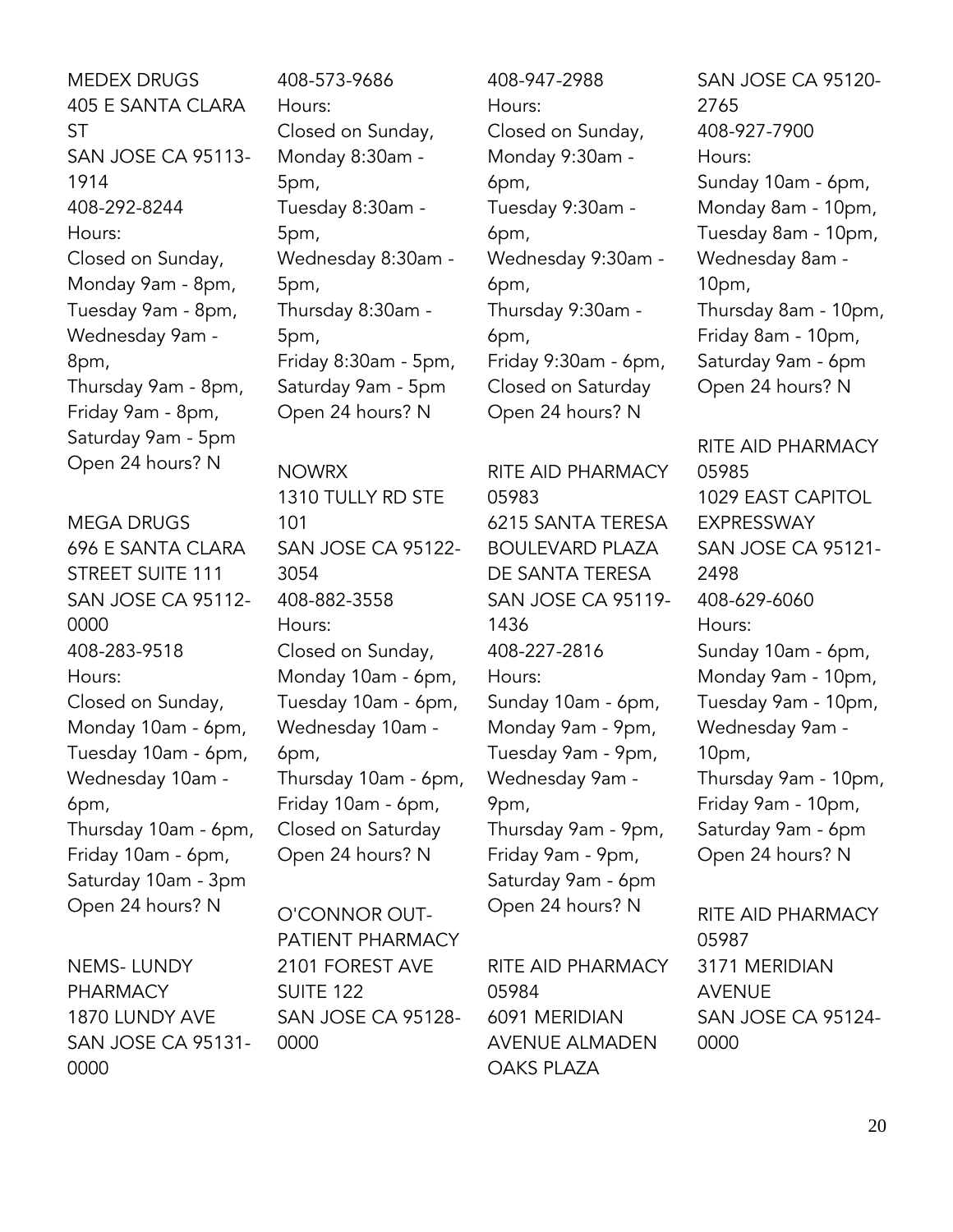408-266-5550 Hours: Sunday 10am - 6pm, Monday 8am - 10pm, Tuesday 8am - 10pm, Wednesday 8am - 10pm, Thursday 8am - 10pm, Friday 8am - 10pm, Saturday 9am - 6pm Open 24 hours? N

RITE AID PHARMACY 05988 1550 HAMILTON AVENUE SAN JOSE CA 95125- 4539 408-264-8642 Hours: Sunday 10am - 6pm, Monday 9am - 9pm, Tuesday 9am - 9pm, Wednesday 9am - 9pm, Thursday 9am - 9pm, Friday 9am - 9pm, Saturday 9am - 6pm Open 24 hours? N

RITE AID PHARMACY 05992 1030 SOUTH WHITE ROAD WHITE ROAD PLAZA SAN JOSE CA 95127- 3812 408-258-3311 Hours:

Sunday 10am - 6pm, Monday 9am - 9pm, Tuesday 9am - 9pm, Wednesday 9am - 9pm, Thursday 9am - 9pm, Friday 9am - 9pm, Saturday 9am - 6pm Open 24 hours? N

RITE AID PHARMACY 05993 1333 SOUTH **WINCHESTER** BOULEVARD WESTPARK PLAZA SAN JOSE CA 95128- 4343 408-379-6570 Hours: Sunday 10am - 6pm, Monday 9am - 9pm, Tuesday 9am - 9pm, Wednesday 9am - 9pm, Thursday 9am - 9pm, Friday 9am - 9pm, Saturday 9am - 6pm Open 24 hours? N

SAFEWAY

PHARMACY #0316 179 BRANHAM LANE SAN JOSE CA 95136- 2300 408-227-5911 Hours: Sunday 10am - 5pm, Monday 9am - 8pm,

Tuesday 9am - 8pm, Wednesday 9am - 8pm, Thursday 9am - 8pm, Friday 9am - 8pm, Saturday 9am - 5pm Open 24 hours? N

SAFEWAY PHARMACY #0695 6477 ALMADEN RD SAN JOSE CA 95120- 2902 408-323-2013 Hours: Sunday 10am - 5pm, Monday 9am - 8pm, Tuesday 9am - 8pm, Wednesday 9am - 8pm, Thursday 9am - 8pm, Friday 9am - 8pm, Saturday 9am - 5pm Open 24 hours? N

SAFEWAY PHARMACY #0997 1663 BRANHAM LANE SAN JOSE CA 95118- 2200 408-267-4942 Hours: Sunday 10am - 5pm, Monday 9am - 8pm, Tuesday 9am - 8pm, Wednesday 9am - 8pm, Thursday 9am - 8pm,

Friday 9am - 8pm, Saturday 9am - 5pm Open 24 hours? N

SAFEWAY PHARMACY #1465 5146 STEVENS CREEK BLVD SAN JOSE CA 95129- 1019 408-556-0614 Hours: Sunday 10am - 5pm, Monday 9am - 8pm, Tuesday 9am - 8pm, Wednesday 9am - 8pm, Thursday 9am - 8pm, Friday 9am - 8pm, Saturday 9am - 5pm Open 24 hours? N

SAFEWAY PHARMACY #1476 1300 W SAN CARLOS ST SAN JOSE CA 95126- 3444 408-882-0988 Hours: Sunday 10am - 5pm, Monday 9am - 8pm, Tuesday 9am - 8pm, Wednesday 9am - 8pm, Thursday 9am - 8pm, Friday 9am - 8pm,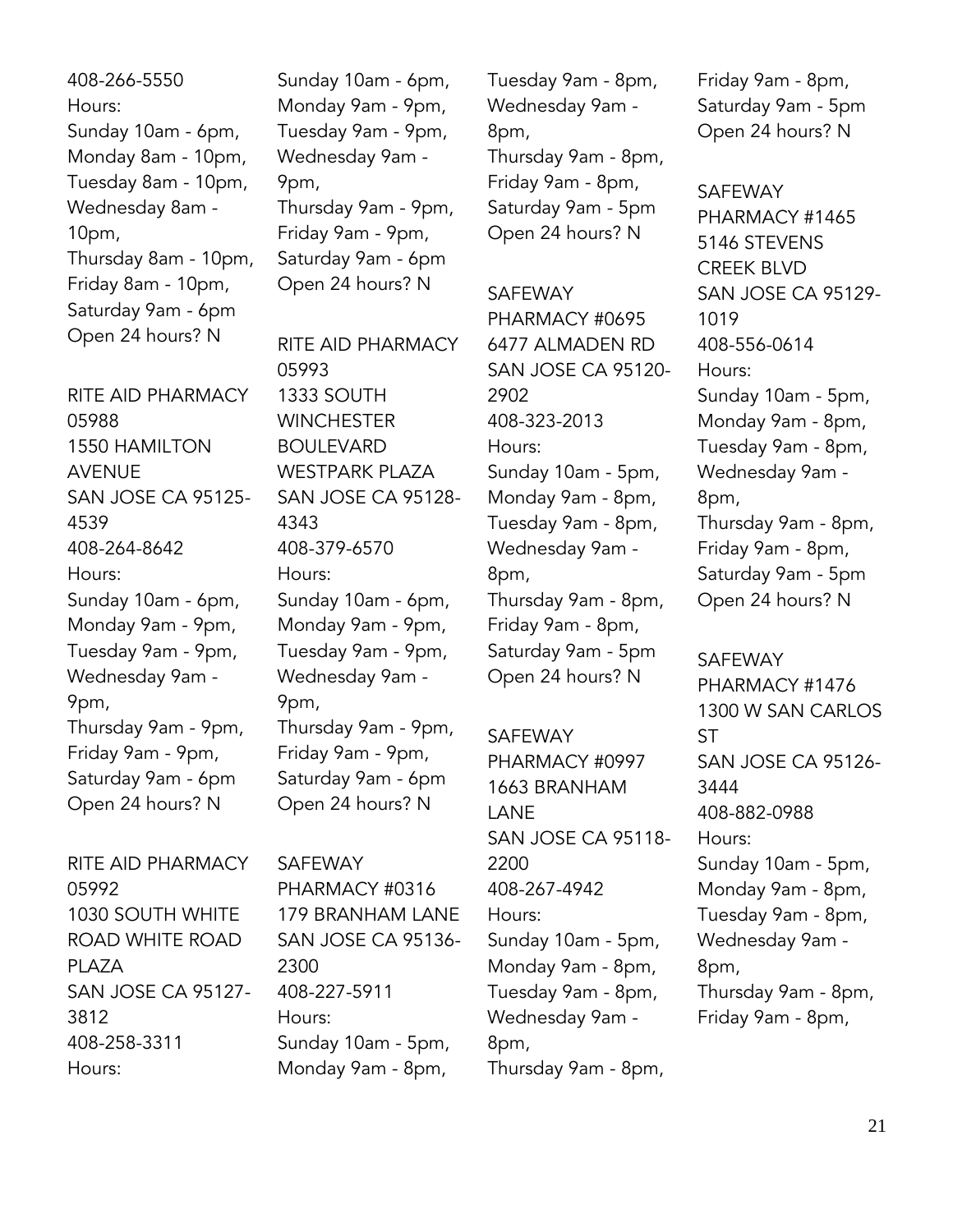Saturday 9am - 5pm Open 24 hours? N

SAFEWAY PHARMACY #1483 1530 HAMILTON AVE SAN JOSE CA 95125- 4539 408-264-5391 Hours: Sunday 10am - 5pm, Monday 9am - 8pm, Tuesday 9am - 8pm, Wednesday 9am - 8pm, Thursday 9am - 8pm, Friday 9am - 8pm, Saturday 9am - 5pm Open 24 hours? N

SAFEWAY PHARMACY #2900 5760 COTTLE RD SAN JOSE CA 95123- 3624 408-362-9623 Hours: Sunday 10am - 5pm, Monday 9am - 8pm, Tuesday 9am - 8pm, Wednesday 9am - 8pm, Thursday 9am - 8pm, Friday 9am - 8pm, Saturday 9am - 5pm Open 24 hours? N

SAFEWAY PHARMACY #3095 2980 E CAPITAL EXPRESSWAY SAN JOSE CA 95148- 4246 408-274-5939 Hours: Sunday 10am - 5pm, Monday 9am - 8pm, Tuesday 9am - 8pm, Wednesday 9am - 8pm, Thursday 9am - 8pm, Friday 9am - 8pm, Saturday 9am - 5pm Open 24 hours? N

SAFEWAY PHARMACY #4905 6100 HELLYER AVE SUITE 100 SAN JOSE CA 95138- 1057 408-227-1098 Hours: Closed on Sunday, Monday 8am - 5pm, Tuesday 8am - 5pm, Wednesday 8am - 5pm, Thursday 8am - 5pm, Friday 8am - 5pm, Closed on Saturday Open 24 hours? N

SAMARITAN APOTHECARY PHARMACY 2505 SAMARITAN DR STE 300

SAN JOSE CA 95124- 4010 408-884-8828 Hours: Closed on Sunday, Monday 9am - 5pm, Tuesday 9am - 5pm, Wednesday 9am - 5pm, Thursday 9am - 5pm, Friday 9am - 3pm, Closed on Saturday Open 24 hours? N

SAN JOSE PHARMACY 200 JOSE FIGUERES AVE STE 235 SAN JOSE CA 95116- 0000 408-254-8884 Hours: Closed on Sunday, Monday 9am - 5:30pm, Tuesday 9am - 5:30pm, Wednesday 9am - 5:30pm, Thursday 9am - 5:30pm, Friday 9am - 5:30pm, Saturday 9am - 1pm Open 24 hours? N

SANTA CLARA VALLEY MEDICAL CENTER DISCHARGE PHARMACY

751 S BASCOM AVE MAIN HOSPITAL **BUILDING** SAN JOSE CA 95128- 2604 408-885-2820 Hours: Sunday 8am - 10pm, Monday 8am - 10pm, Tuesday 8am - 10pm, Wednesday 8am - 10pm, Thursday 8am - 10pm, Friday 8am - 10pm, Saturday 8am - 10pm Open 24 hours? N

SANTA CLARA VALLEY MEDICAL **CENTER** OUTPATIENT PHARMACY 751 S BASCOM AVE SAN JOSE CA 95128- 2604 408-885-2310 Hours: Closed on Sunday, Monday 9am - 6:30pm, Tuesday 9am - 6:30pm, Wednesday 9am - 6:30pm, Thursday 9am - 6:30pm, Friday 9am - 6:30pm, Closed on Saturday Open 24 hours? N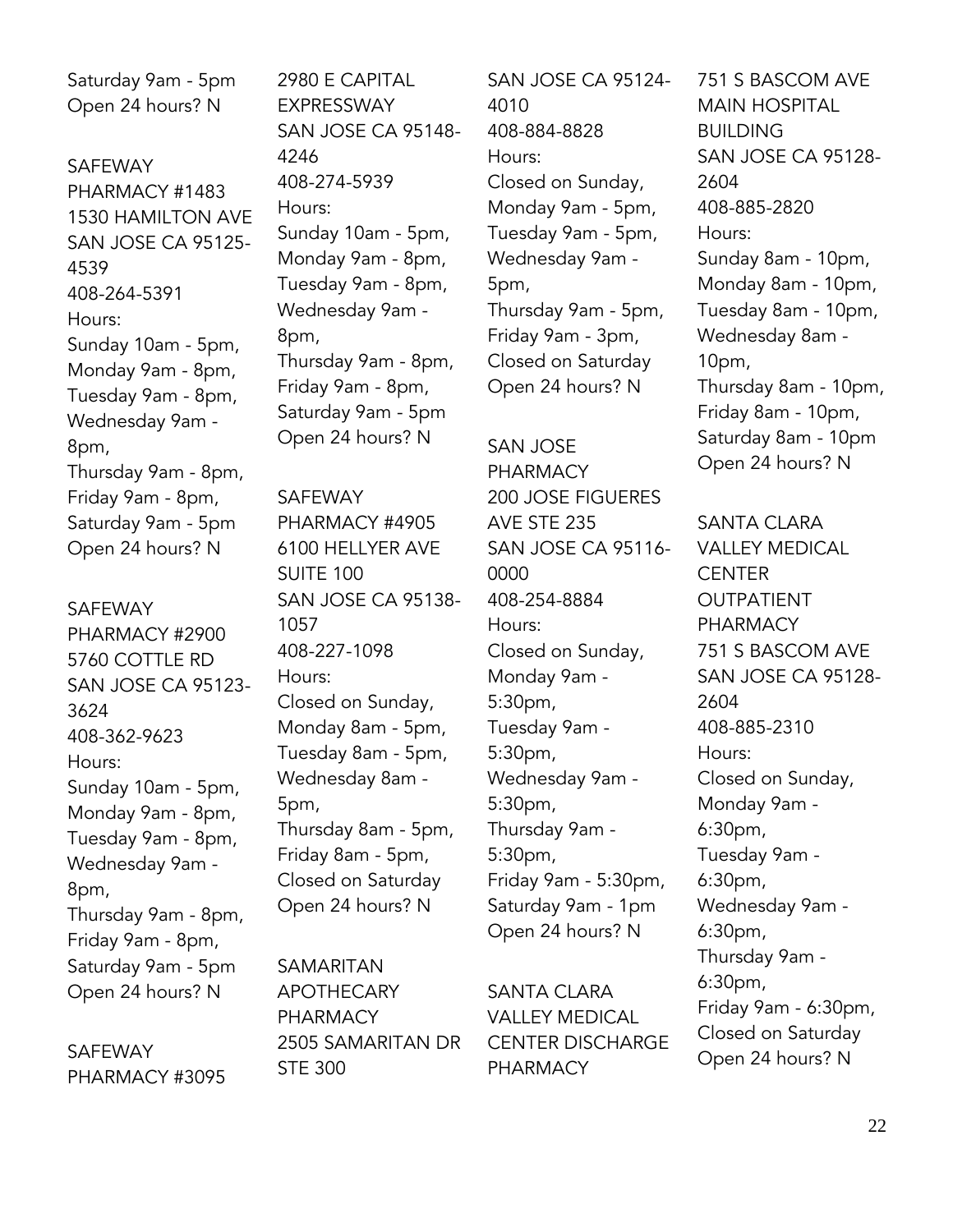SAVCO PHARMACY 455 OCONNOR DR STE 190 SAN JOSE CA 95128- 0000 408-298-6190 Hours: Closed on Sunday, Monday 8:30am - 6pm, Tuesday 8:30am - 6pm, Wednesday 8:30am - 6pm, Thursday 8:30am - 6pm, Friday 8:30am - 6pm, Closed on Saturday Open 24 hours? N

SENTER PHARMACY 2643 SENTER RD STE A SAN JOSE CA 95111- 0000 408-287-4899 Hours: Closed on Sunday, Monday 9am - 6pm, Tuesday 9am - 6pm, Wednesday 9am - 6pm, Thursday 9am - 6pm, Friday 9am - 6pm, Saturday 9am - 4pm Open 24 hours? N

B10 SAN JOSE CA 95122- 1894 408-440-2077 Hours: Closed on Sunday, Monday 9am - 6pm, Tuesday 9am - 6pm, Wednesday 9am - 6pm, Thursday 9am - 6pm, Friday 9am - 6pm, Saturday 9am - 2pm Open 24 hours? N

TULLY MEDICAL CLINIC PHARMACY 1693 FLANIGAN DR STE 104 SAN JOSE CA 95121- 1683 408-274-6698 Hours: Closed on Sunday, Monday 9am - 6:30pm, Tuesday 9am - 6:30pm, Wednesday 9am - 6:30pm, Thursday 9am - 6:30pm, Friday 9am - 6:30pm, Saturday 9am - 1:30pm Open 24 hours? N

PHARMACY 750 S BASCOM AVE SAN JOSE CA 95128- 2603 408-885-2320 Hours: Closed on Sunday, Monday 9am - 9pm, Tuesday 9am - 9pm, Wednesday 9am - 9pm, Thursday 9am - 9pm, Friday 9am - 9pm, Closed on Saturday Open 24 hours? N

VALLEY HEALTH CENTER AT DOWNTOWN PHARMACY 777 E SANTA CLARA **ST** SAN JOSE CA 95112- 1934 408-977-4500 Hours: Sunday 9am - 10pm, Monday 9am - 10pm, Tuesday 9am - 10pm, Wednesday 9am - 10pm, Thursday 9am - 10pm, Friday 9am - 10pm, Saturday 9am - 10pm Open 24 hours? N

VALLEY HEALTH CENTER AT EAST VALLEY PHARMACY

1993 MCKEE ROAD SAN JOSE CA 95116- 1406 408-254-6340 Hours: Sunday 8:30am - 5pm, Monday 8:30am - 9:30pm, Tuesday 8:30am - 9:30pm, Wednesday 8:30am - 9:30pm, Thursday 8:30am - 9:30pm, Friday 8:30am - 9:30pm, Saturday 8:30am - 5pm Open 24 hours? N

VALLEY HEALTH CENTER AT MOORPARK PHARMACY 2400 MOORPARK AVE STE 101 SAN JOSE CA 95128- 0000 408-885-7675 Hours: Sunday 8:30am - 5pm, Monday 8:30am - 9pm, Tuesday 8:30am - 9pm, Wednesday 8:30am - 9pm,

SUN PHARMACY 2559 S KING RD STE VALLEY HEALTH CENTER AT BASCOM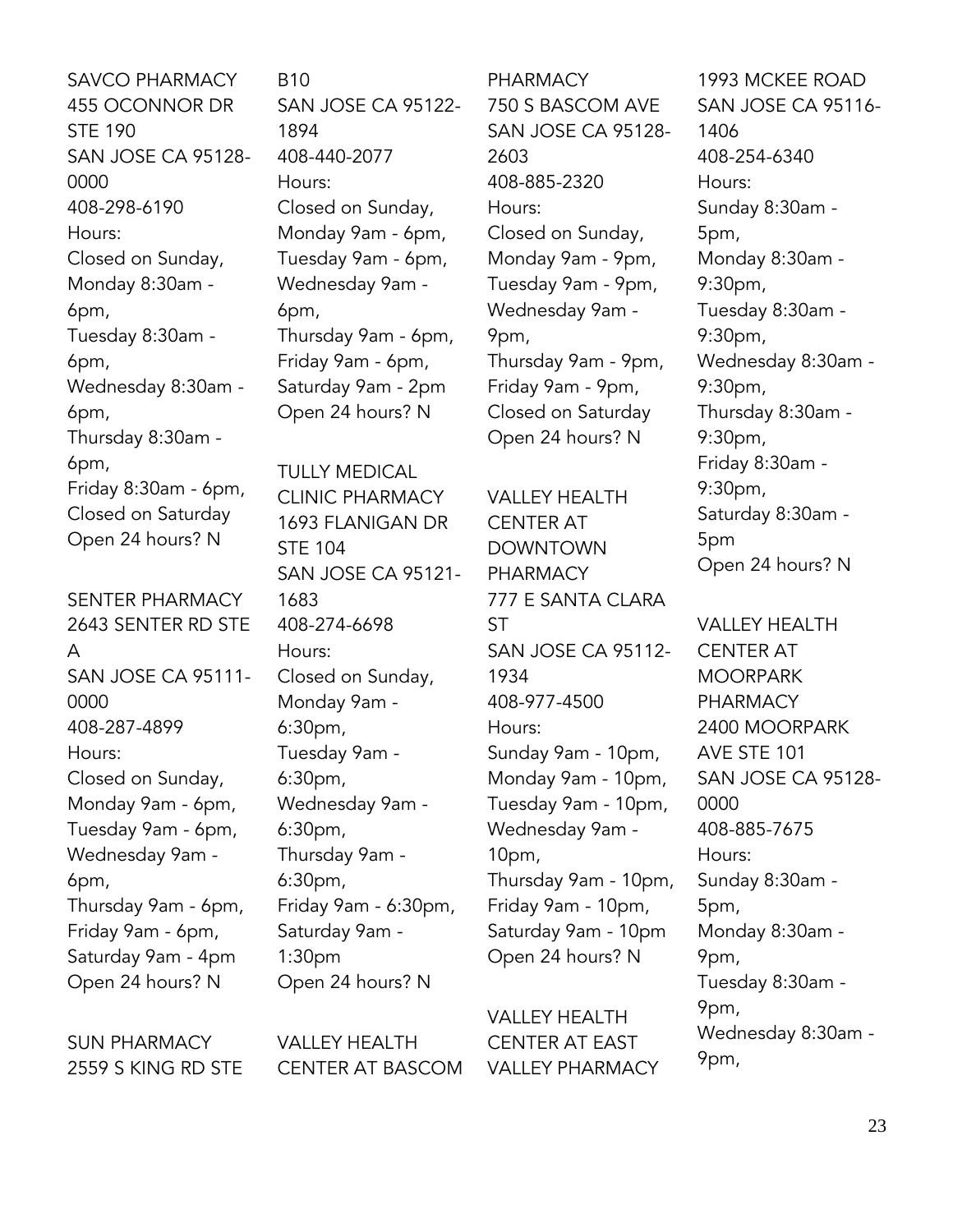Thursday 8:30am - 9pm, Friday 8:30am - 9pm, Saturday 8:30am - 5pm Open 24 hours? N

VALLEY HEALTH CENTER AT TULLY PHARMACY 500 TULLY ROAD SAN JOSE CA 95111- 0000 408-817-1360 Hours: Closed on Sunday, Monday 8:30am - 9pm, Tuesday 8:30am - 9pm, Wednesday 8:30am - 9pm, Thursday 8:30am - 9pm, Friday 8:30am - 9pm, Closed on Saturday Open 24 hours? N

VALLEY HEALTH CNTR AT LENZEN PHARMACY 976 LENZEN AVE SAN JOSE CA 95126- 2737 408-792-5170 Hours: Closed on Sunday, Monday 8:30am - 5pm,

Tuesday 8:30am - 5pm, Wednesday 8:30am - 5pm, Thursday 8:30am - 5pm, Friday 8:30am - 5pm, Closed on Saturday Open 24 hours? N

VIET TOWN PHARMACY 999 STORY RD UNIT 9024 SAN JOSE CA 95122- 4604 408-610-9993 Hours: Closed on Sunday, Monday 9:30am - 6pm, Tuesday 9:30am - 6pm, Wednesday 9:30am - 6pm, Thursday 9:30am - 6pm, Friday 9:30am - 6pm, Saturday 9:30am - 12:30pm Open 24 hours? N

VIETNAM PHARMACY 2451 S KING RD STE A1 SAN JOSE CA 95122- 2540

408-622-8800 Hours: Closed on Sunday, Closed on Monday, Closed on Tuesday, Wednesday 9:30am - 5:30pm, Closed on Thursday, Closed on Friday, Closed on Saturday Open 24 hours? N

WALGREENS #1179 1795 E CAPITOL EXPY SAN JOSE CA 95121- 1561 408-238-5890 Hours: Sunday 10am - 6pm, Monday 8am - 9pm, Tuesday 8am - 9pm, Wednesday 8am - 9pm, Thursday 8am - 9pm, Friday 8am - 9pm, Saturday 9am - 6pm Open 24 hours? N

WALGREENS #12548 1130 FOXWORTHY AVE SAN JOSE CA 95118- 1209 408-723-9905 Hours: Sunday 10am - 6pm, Monday 8am - 9pm, Tuesday 8am - 9pm,

Wednesday 8am - 9pm, Thursday 8am - 9pm, Friday 8am - 9pm, Saturday 9am - 6pm Open 24 hours? N

WALGREENS #2081 1760 STORY RD SAN JOSE CA 95122- 1921 408-251-9853 Hours: Sunday 10am - 6pm, Monday 8am - 9pm, Tuesday 8am - 9pm, Wednesday 8am - 9pm, Thursday 8am - 9pm, Friday 8am - 9pm, Saturday 9am - 6pm Open 24 hours? N

WALGREENS #2265 1130 BIRD AVE SAN JOSE CA 95125- 1700 408-295-7768 Hours: Sunday 10am - 6pm, Monday 8am - 9pm, Tuesday 8am - 9pm, Wednesday 8am - 9pm, Thursday 8am - 9pm, Friday 8am - 9pm, Saturday 9am - 6pm Open 24 hours? N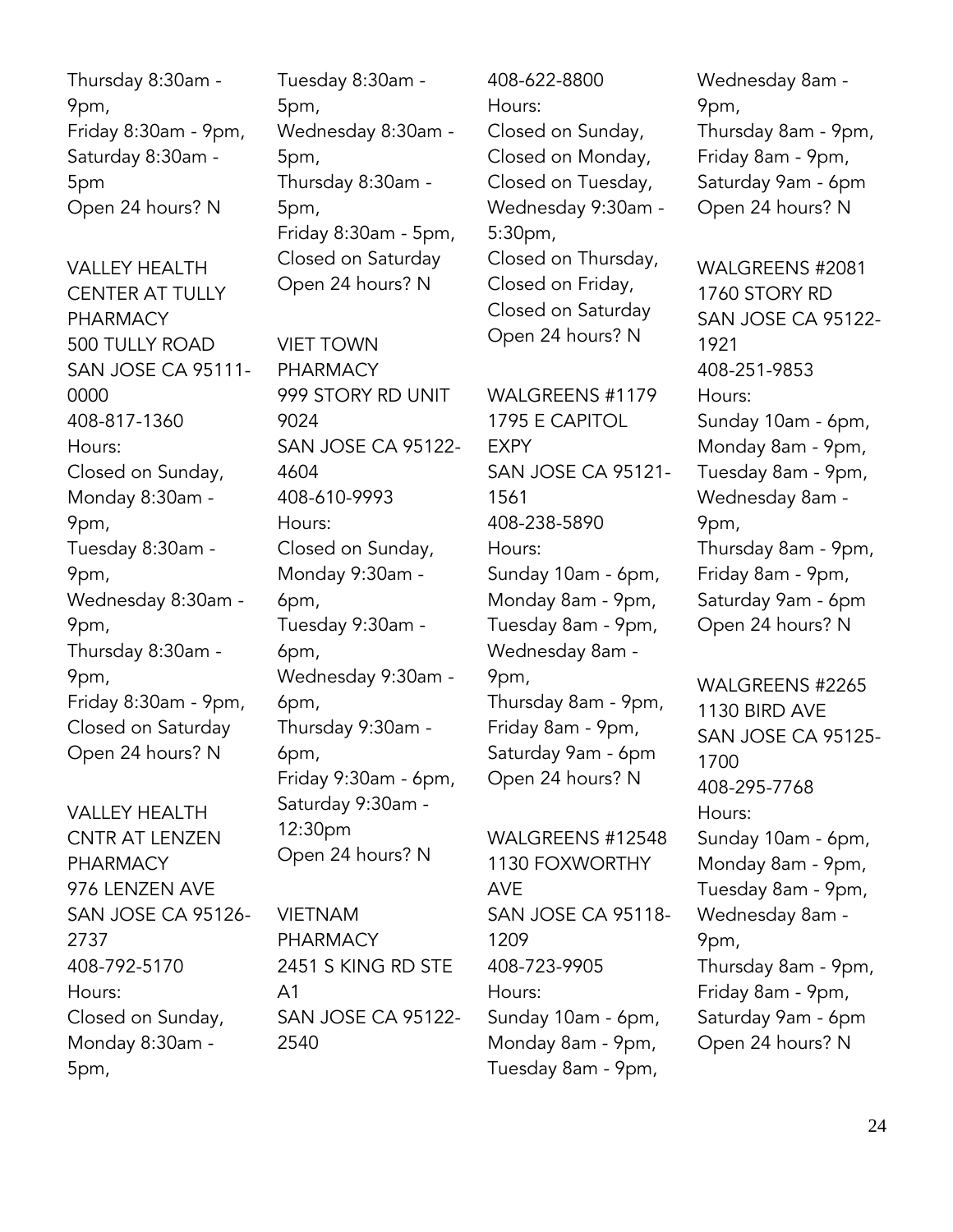WALGREENS #2384 2680 UNION AVE SAN JOSE CA 95124- 1348 408-371-5426 Hours: Sunday 10am - 6pm, Monday 8am - 9pm, Tuesday 8am - 9pm, Wednesday 8am - 9pm, Thursday 8am - 9pm, Friday 8am - 9pm, Saturday 9am - 6pm Open 24 hours? N

WALGREENS #2739 440 BLOSSOM HILL ROAD SAN JOSE CA 95123- 1608 408-229-8013 Hours: NR Open 24 hours? Y

WALGREENS #3378 1376 KOOSER ROAD SAN JOSE CA 95118- 3813 408-448-2503 Hours: Sunday 10am - 6pm, Monday 8am - 9pm, Tuesday 8am - 9pm, Wednesday 8am - 9pm, Thursday 8am - 9pm, Friday 8am - 9pm,

Saturday 9am - 6pm Open 24 hours? N

WALGREENS #3445 2799 S WHITE RD SAN JOSE CA 95148- 2093 408-528-9349 Hours: Sunday 10am - 6pm, Monday 8am - 9pm, Tuesday 8am - 9pm, Wednesday 8am - 9pm, Thursday 8am - 9pm, Friday 8am - 9pm, Saturday 9am - 6pm Open 24 hours? N

WALGREENS #3754 1399 WEST SAN CARLOS SAN JOSE CA 95126- 3446 408-971-3098 Hours: Sunday 8am - 9pm, Monday 8am - 9pm, Tuesday 8am - 9pm, Wednesday 8am - 9pm, Thursday 8am - 9pm, Friday 8am - 9pm, Saturday 8am - 9pm Open 24 hours? N

WALGREENS #4372 780 E SANTA CLARA ST

SAN JOSE CA 95112- 1909 408-287-0600 Hours: Sunday 10am - 6pm, Monday 8am - 9pm, Tuesday 8am - 9pm, Wednesday 8am - 9pm, Thursday 8am - 9pm, Friday 8am - 9pm, Saturday 9am - 6pm Open 24 hours? N

WALGREENS #5454 1661 MCKEE RD SAN JOSE CA 95116- 1236 408-347-1404 Hours: Sunday 10am - 6pm, Monday 8am - 9pm, Tuesday 8am - 9pm, Wednesday 8am - 9pm, Thursday 8am - 9pm, Friday 8am - 9pm, Saturday 9am - 6pm Open 24 hours? N

WALGREENS #7079 1615 MERIDIAN AVE SAN JOSE CA 95125- 5532 408-978-5393 Hours: Sunday 10am - 6pm, Monday 9am - 7pm, Tuesday 9am - 7pm,

Wednesday 9am - 7pm, Thursday 9am - 7pm, Friday 9am - 7pm, Saturday 9am - 6pm Open 24 hours? N

WALGREENS #840 1334 SARATOGA AVENUE SAN JOSE CA 95129- 4336 408-249-7333 Hours: Sunday 10am - 6pm, Monday 8am - 9pm, Tuesday 8am - 9pm, Wednesday 8am - 9pm, Thursday 8am - 9pm, Friday 8am - 9pm, Saturday 9am - 6pm Open 24 hours? N

WALGREENS #842 350 NORTH CAPITOL AVENUE SAN JOSE CA 95133- 1937 408-259-9200 Hours: NR Open 24 hours? Y

WALGREENS #900 2105 MORRILL AVENUE SAN JOSE CA 95132- 1130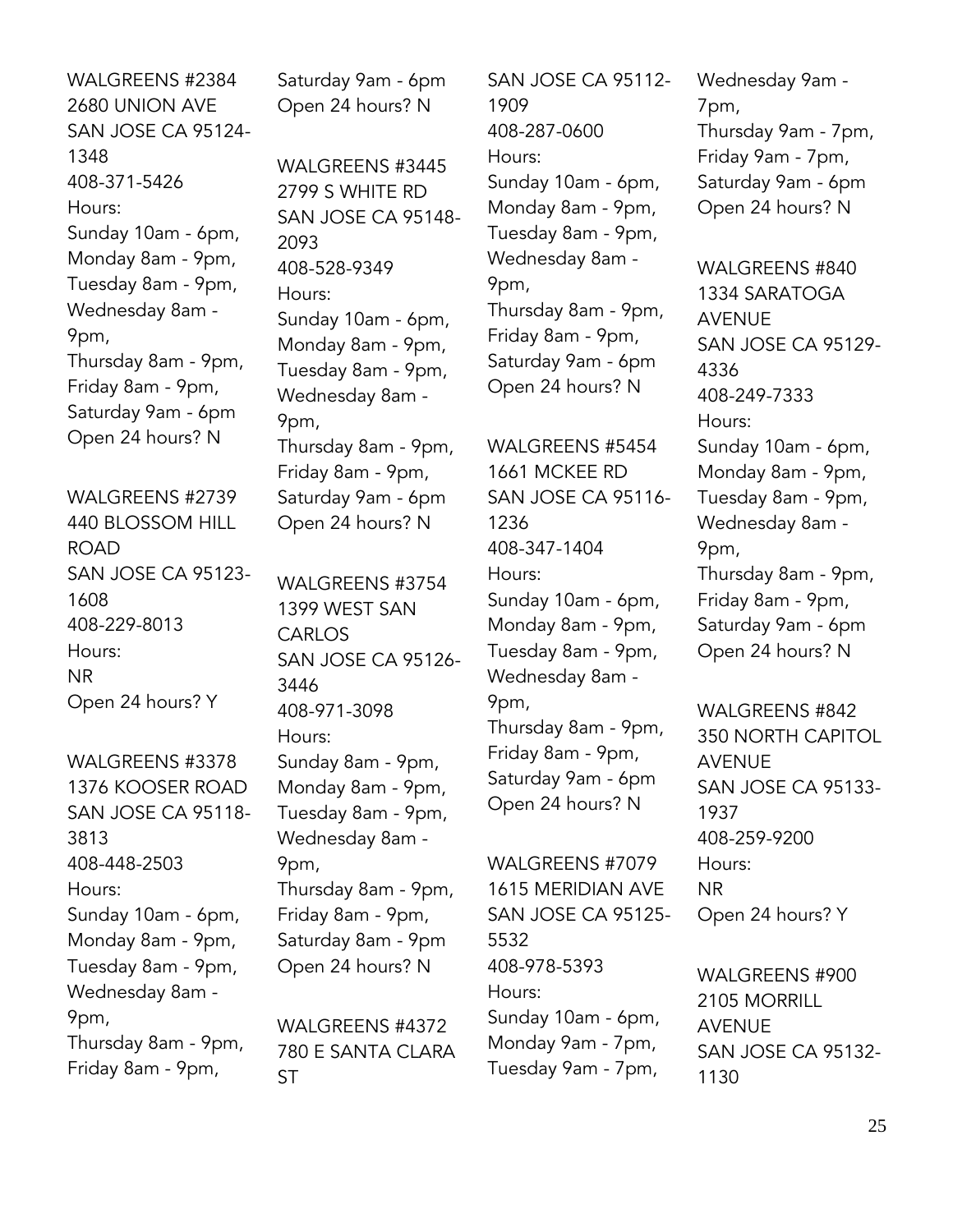408-263-5550 Hours: Sunday 10am - 6pm, Monday 8am - 9pm, Tuesday 8am - 9pm, Wednesday 8am - 9pm, Thursday 8am - 9pm, Friday 8am - 9pm, Saturday 9am - 7pm Open 24 hours? N

WALMART PHARMACY 10-2486 4080 STEVENS CREEK BLVD SAN JOSE CA 95129- 1334 408-556-4507 Hours: Sunday 10am - 6pm, Monday 9am - 9pm, Tuesday 9am - 9pm, Wednesday 9am - 9pm, Thursday 9am - 9pm, Friday 9am - 9pm, Saturday 10am - 6pm Open 24 hours? N

#### WALMART

PHARMACY 10-3023 4055 EVERGREEN VILLAGE SQ SAN JOSE CA 95135- 1748 408-826-0341 Hours: Sunday 10am - 6pm,

Monday 9am - 9pm, Tuesday 9am - 9pm, Wednesday 9am - 9pm, Thursday 9am - 9pm, Friday 9am - 9pm, Saturday 10am - 6pm Open 24 hours? N

WALMART PHARMACY 10-4174 1450 MONTEREY RD SAN JOSE CA 95112- 6126 408-454-4509 Hours: Sunday 10am - 6pm, Monday 9am - 9pm, Tuesday 9am - 9pm, Wednesday 9am - 9pm, Thursday 9am - 9pm, Friday 9am - 9pm, Saturday 10am - 6pm Open 24 hours? N

WALMART PHARMACY 10-5435 777 STORY RD SAN JOSE CA 95122- 2628 408-885-1760 Hours: Sunday 10am - 6pm, Monday 9am - 9pm, Tuesday 9am - 9pm, Wednesday 9am - 9pm, Thursday 9am - 9pm,

Friday 9am - 9pm, Saturday 9am - 7pm Open 24 hours? N

#### WALMART

PHARMACY 10-5884 5095 ALMADEN EXPY SAN JOSE CA 95118- 2051 408-600-3261 Hours: Sunday 10am - 6pm, Monday 9am - 9pm, Tuesday 9am - 9pm, Wednesday 9am - 9pm, Thursday 9am - 9pm, Friday 9am - 9pm, Saturday 9am - 7pm Open 24 hours? N

#### SANTA CLARA

COSTCO PHARMACY #129 1601 COLEMAN AVE SANTA CLARA CA 95050-3100 408-988-0565 Hours: Closed on Sunday, Monday 10am - 7pm, Tuesday 10am - 7pm, Wednesday 10am - 7pm, Thursday 10am - 7pm, Friday 10am - 7pm, Saturday 9am - 6pm Open 24 hours? N

CVS PHARMACY #09262 222 SARATOGA AVE SANTA CLARA CA 95050-0000 408-247-7250 Hours: Sunday 10am - 6pm, Monday 9am - 9pm, Tuesday 9am - 9pm, Wednesday 9am - 9pm, Thursday 9am - 9pm, Friday 9am - 9pm, Saturday 10am - 6pm Open 24 hours? N

CVS PHARMACY #09793 2700 HOMESTEAD RD SANTA CLARA CA 95051-0000 408-247-8700 Hours: Sunday 10am - 6pm, Monday 8am - 9pm, Tuesday 8am - 9pm, Wednesday 8am - 9pm, Thursday 8am - 9pm, Friday 8am - 9pm, Saturday 9am - 6pm Open 24 hours? N

CVS PHARMACY #09944 3081 STEVENS CREEK BLVD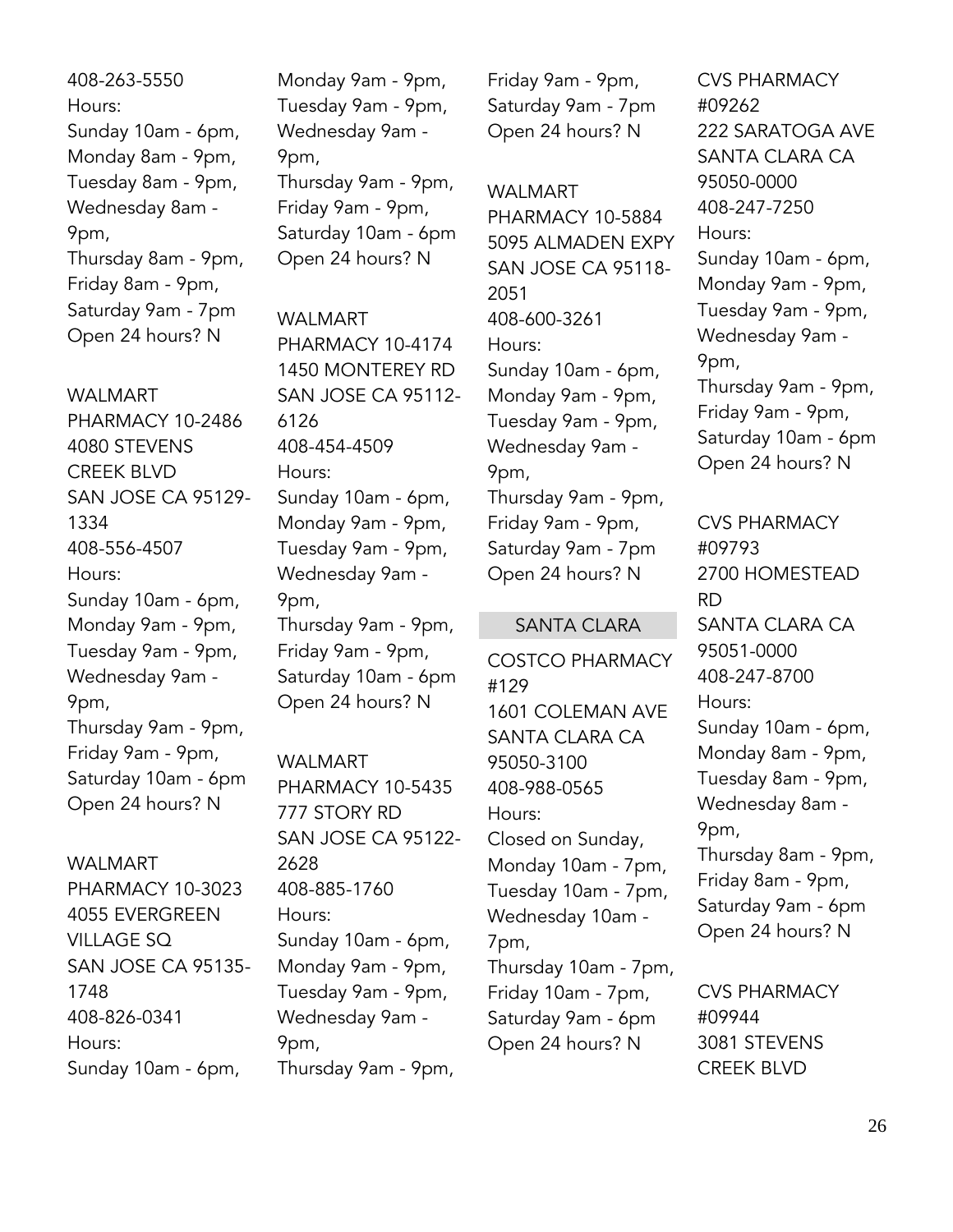SANTA CLARA CA 95050-0000 408-241-5141 Hours: Sunday 10am - 5pm, Monday 9am - 9pm, Tuesday 9am - 9pm, Wednesday 9am - 9pm, Thursday 9am - 9pm, Friday 9am - 9pm, Saturday 10am - 5pm Open 24 hours? N

CVS PHARMACY #17658 2004 EL CAMINO REAL SANTA CLARA CA 95050-0000 669-342-3321 Hours: Closed on Sunday, Monday 10am - 7pm, Tuesday 10am - 7pm, Wednesday 10am - 7pm, Thursday 10am - 7pm, Friday 10am - 7pm, Saturday 10am - 7pm Open 24 hours? N

HAN'S PHARMACY 3423 EL CAMINO REAL SANTA CLARA CA 95051-2806 408-247-7450 Hours:

Closed on Sunday, Monday 10am - 6:30pm, Tuesday 10am - 6:30pm, Wednesday 10am - 6:30pm, Thursday 10am - 6:30pm, Friday 10am - 6:30pm, Saturday 10am - 1pm Open 24 hours? N

LUCKY PHARMACY 3705 EL CAMINO REAL SANTA CLARA CA 95051-0000 408-249-6700 Hours: Closed on Sunday, Monday 9am - 7pm, Tuesday 9am - 7pm, Wednesday 9am - 7pm, Thursday 9am - 7pm, Friday 9am - 7pm, Saturday 9am - 5pm Open 24 hours? N

RITE AID PHARMACY 05976 2620 EL CAMINO REAL MOONLITE SHOPPING CENTER SANTA CLARA CA 95051-3041

408-241-0919 Hours: Sunday 10am - 6pm, Monday 9am - 9pm, Tuesday 9am - 9pm, Wednesday 9am - 9pm, Thursday 9am - 9pm, Friday 9am - 9pm, Saturday 9am - 6pm Open 24 hours? N

SAFEWAY PHARMACY #1990 3970 RIVERMARK PLAZA SANTA CLARA CA 95054-4155 408-855-0985 Hours: Sunday 10am - 5pm, Monday 9am - 8pm, Tuesday 9am - 8pm, Wednesday 9am - 8pm, Thursday 9am - 8pm, Friday 9am - 8pm, Saturday 9am - 5pm

WALGREENS #15246 2140 EL CAMINO REAL SANTA CLARA CA 95050-4052 408-246-1054 Hours: Sunday 10am - 6pm, Monday 8am - 9pm,

Open 24 hours? N

Tuesday 8am - 9pm, Wednesday 8am - 9pm, Thursday 8am - 9pm, Friday 8am - 9pm, Saturday 9am - 6pm Open 24 hours? N

WALGREENS #2612 200 N WINCHESTER BLVD SANTA CLARA CA 95050-6501 408-247-1894 Hours: Sunday 10am - 6pm, Monday 8am - 9pm, Tuesday 8am - 9pm, Wednesday 8am - 9pm, Thursday 8am - 9pm, Friday 8am - 9pm, Saturday 9am - 6pm Open 24 hours? N

WALGREENS #2740 3460 EL CAMINO REAL SANTA CLARA CA 95051-2809 408-261-1047 Hours: Sunday 10am - 6pm, Monday 8am - 9pm, Tuesday 8am - 9pm, Wednesday 8am - 9pm, Thursday 8am - 9pm, Friday 8am - 9pm,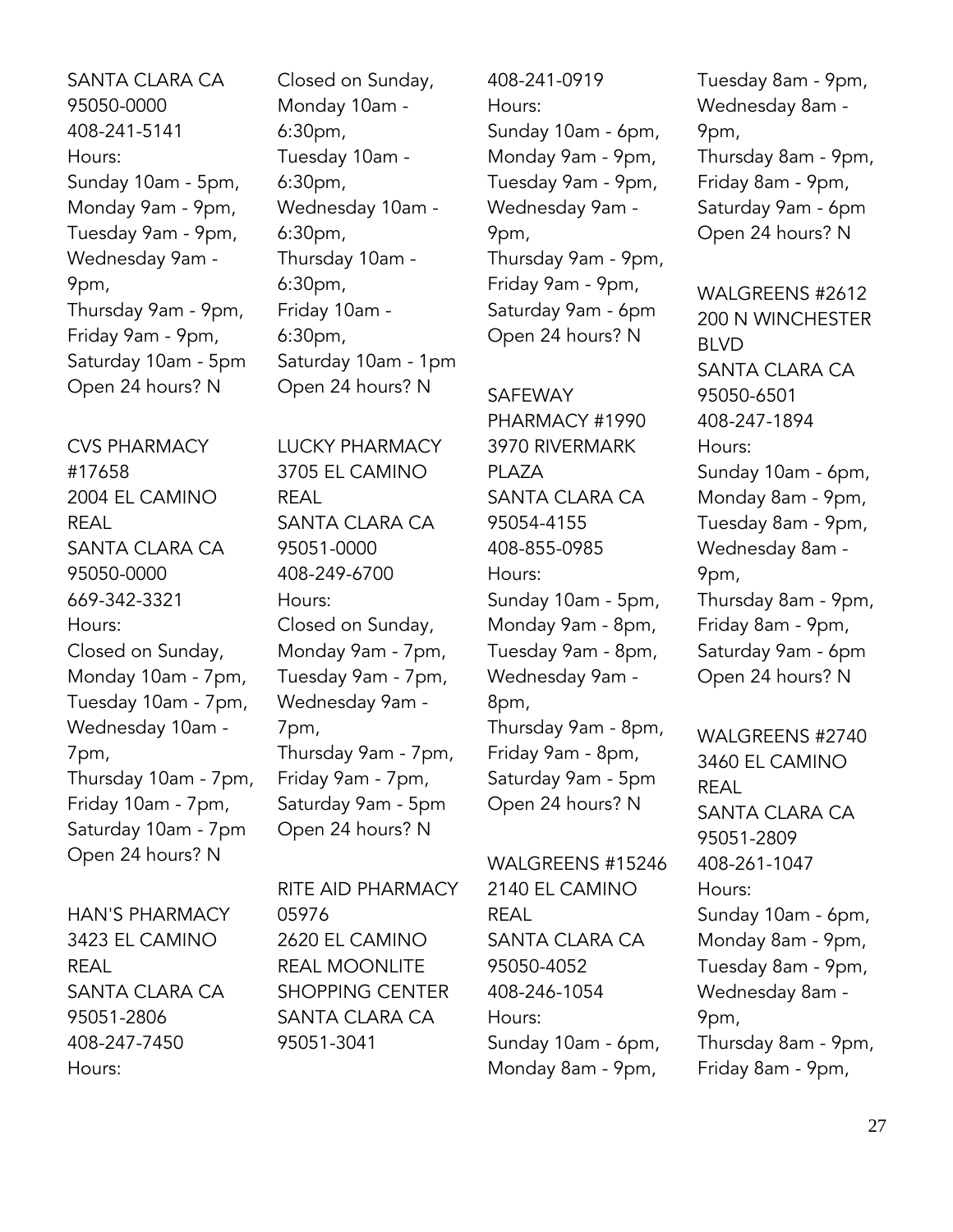Saturday 9am - 6pm Open 24 hours? N

WALMART PHARMACY 10-3123 3255 MISSION COLLEGE BLVD SANTA CLARA CA 95054-1829 408-961-4480 Hours: Sunday 10am - 6pm, Monday 9am - 9pm, Tuesday 9am - 9pm, Wednesday 9am - 9pm, Thursday 9am - 9pm, Friday 9am - 9pm, Saturday 10am - 6pm Open 24 hours? N

#### Saturday 9am - 6pm Open 24 hours? N

#### STANFORD

WALGREENS @ VADEN 866 CAMPUS DR STANFORD CA 94305-8508 650-815-2000 Hours: Closed on Sunday, Monday 9am - 5pm, Tuesday 9am - 5pm, Wednesday 9am - 5pm, Thursday 9am - 5pm, Friday 9am - 5pm, Closed on Saturday Open 24 hours? N

#### SARATOGA

CVS PHARMACY #09834 12940 SARATOGASUNNYV ALE RD SARATOGA CA 95070-0000 408-867-6822 Hours: Sunday 9am - 5pm, Monday 8am - 9pm, Tuesday 8am - 9pm, Wednesday 8am - 9pm, Thursday 8am - 9pm, Friday 8am - 9pm,

#### SUNNYVALE

COSTCO PHARMACY #423 150 LAWRENCE STATION RD SUNNYVALE CA 94086-5309 408-730-0424 Hours: Closed on Sunday, Monday 9am - 8:30pm, Tuesday 9am - 8:30pm, Wednesday 9am - 8:30pm, Thursday 9am - 8:30pm,

Friday 9am - 8:30pm, Saturday 9am - 6pm Open 24 hours? N

CVS PHARMACY #09198 1675 HOLLENBECK AVE SUNNYVALE CA 94087-0000 408-735-7922 Hours: Sunday 10am - 5pm, Monday 9am - 9pm, Tuesday 9am - 9pm, Wednesday 9am - 9pm, Thursday 9am - 9pm, Friday 9am - 9pm, Saturday 10am - 5pm Open 24 hours? N

CVS PHARMACY #09700 576 E EL CAMINO REAL SUNNYVALE CA 94087-0000 408-739-4620 Hours: Sunday 8am - 8pm, Monday 8am - 12am, Tuesday 8am - 12am, Wednesday 8am - 12am, Thursday 8am - 12am, Friday 8am - 12am,

Saturday 8am - 8pm Open 24 hours? N

CVS PHARMACY #09856 1165 W EL CAMINO REAL SUNNYVALE CA 94087-0000 408-732-1688 Hours: Sunday 10am - 5pm, Monday 9am - 9pm, Tuesday 9am - 9pm, Wednesday 9am - 9pm, Thursday 9am - 9pm, Friday 9am - 9pm, Saturday 10am - 5pm Open 24 hours? N

CVS PHARMACY #17583 298 W MC KINLEY AVE SUNNYVALE CA 94086-0000 408-702-1013 Hours: Sunday 11am - 5pm, Monday 9am - 7pm, Tuesday 9am - 7pm, Wednesday 9am - 7pm, Thursday 9am - 7pm, Friday 9am - 7pm, Saturday 9am - 5pm Open 24 hours? N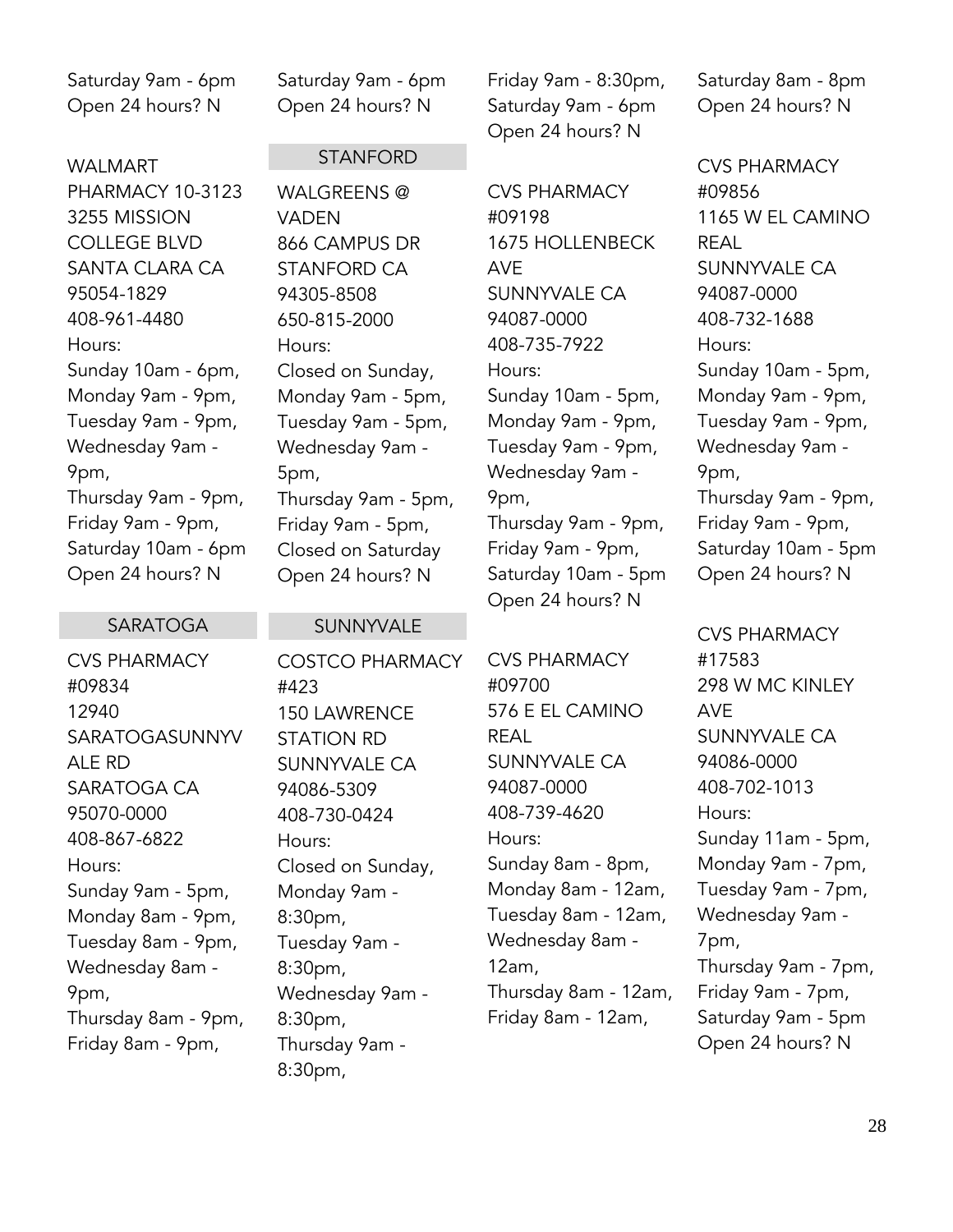LUCKY PHARMACY 484 NORTH **MATHILDA** SUNNYVALE CA 94085-0000 408-749-8200 Hours: Closed on Sunday, Monday 9am - 7pm, Tuesday 9am - 7pm, Wednesday 9am - 7pm, Thursday 9am - 7pm, Friday 9am - 7pm, Saturday 9am - 5pm Open 24 hours? N SAFEWAY PHARMACY #1196 639 S BERNARDO AVE SUNNYVALE CA 94087-1020 408-732-5902 Hours: Sunday 10am - 5pm, Monday 9am - 8pm, Tuesday 9am - 8pm, Wednesday 9am - 8pm, Thursday 9am - 8pm, REAL 8pm,

Saturday 9am - 5pm Open 24 hours? N

SAFEWAY PHARMACY #1439 785 E EL CAMINO SUNNYVALE CA 94087-2919 408-481-3302 Hours: Sunday 10am - 5pm, Monday 9am - 8pm, Tuesday 9am - 8pm, Wednesday 9am - Thursday 9am - 8pm, Friday 9am - 8pm, Saturday 9am - 5pm Open 24 hours? N

SAFEWAY PHARMACY #2887 150 E EL CAMINO REAL SUNNYVALE CA 94087-1936 408-732-3565 Hours: Sunday 10am - 5pm, Monday 9am - 8pm,

Tuesday 9am - 8pm, Wednesday 9am - 8pm, Thursday 9am - 8pm, Friday 9am - 8pm, Saturday 9am - 5pm Open 24 hours? N

VALLEY HEALTH CENTER AT SUNNYVALE PHARMACY 660 SOUTH FAIR OAKS AVE STE 1057 SUNNYVALE CA 94086-0000 408-992-4830 Hours: Closed on Sunday, Monday 9am - 9pm, Tuesday 9am - 9pm, Wednesday 9am - 9pm, Thursday 9am - 9pm, Friday 8:30am - 5pm, Closed on Saturday Open 24 hours? N

WALGREENS #3380 1306 SOUTH MARY AVE 66

SUNNYVALE CA 94087-3130 408-732-2729 Hours: Sunday 10am - 6pm, Monday 8am - 9pm, Tuesday 8am - 9pm, Wednesday 8am - 9pm, Thursday 8am - 9pm, Friday 8am - 9pm, Saturday 9am - 6pm Open 24 hours? N

WALGREENS #7080 105 E EL CAMINO REAL SUNNYVALE CA 94087-1937 408-991-9013 Hours: Sunday 10am - 6pm, Monday 8am - 9pm, Tuesday 8am - 9pm, Wednesday 8am - 9pm, Thursday 8am - 9pm, Friday 8am - 9pm, Saturday 9am - 6pm Open 24 hours? N

## <span id="page-28-0"></span>Mail Order Pharmacies

Friday 9am - 8pm,

You can get prescription drugs shipped to your home through our network mail order delivery program.

For refills of your mail order prescriptions, please contact us 15 days before you think the drugs you have on hand will run out to make sure your next order is shipped to you in time.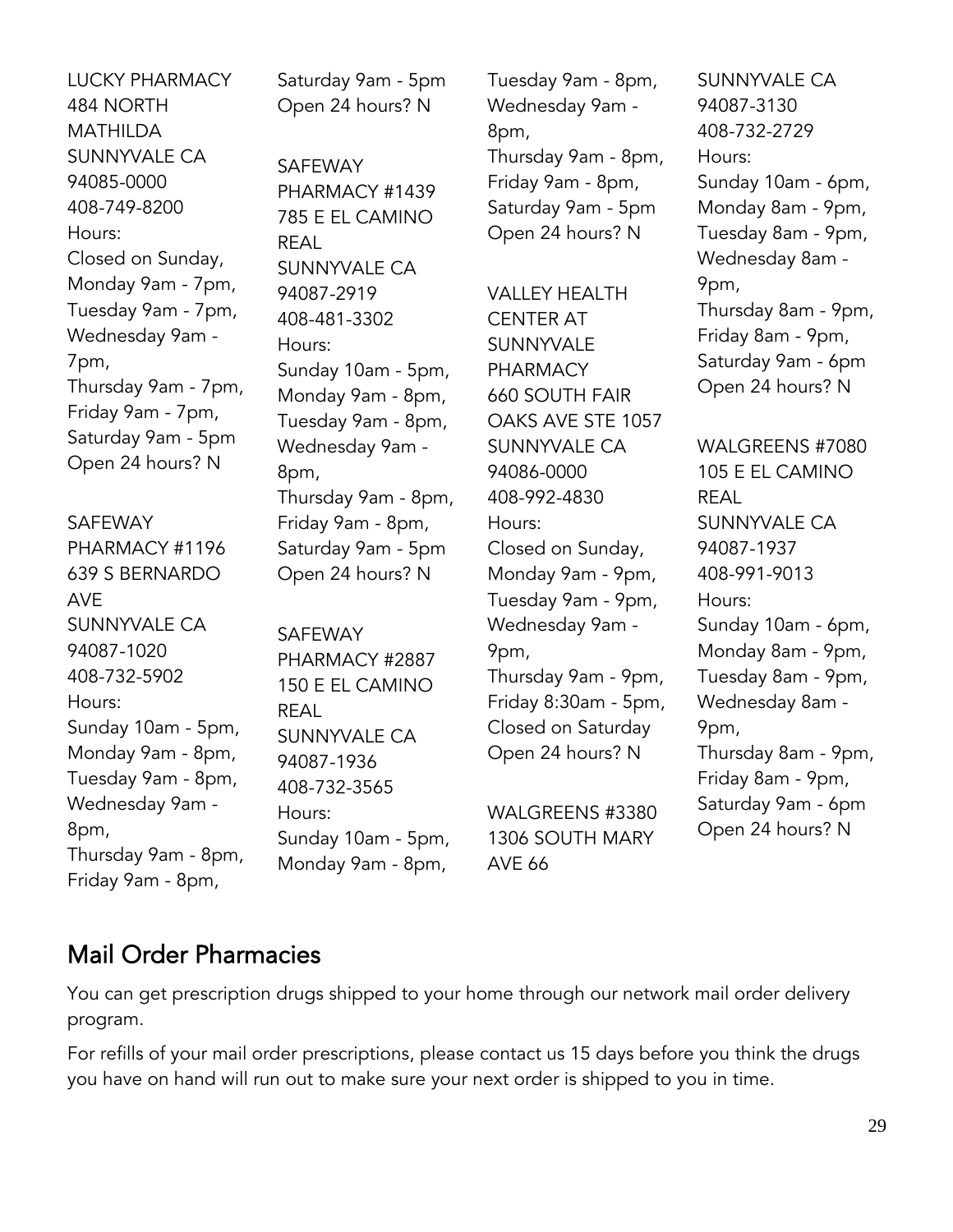Typically, you should expect to receive your prescription drugs within 15 calendar days from the time that the mail order pharmacy receives the order. If you do not receive your prescription drug(s) within this time, please contact us at 1-866-255-4795 (TTY 711).

### <span id="page-29-0"></span>Home Infusion Pharmacies

| <b>CAMPBELL</b>                                                                                                                                                                                                            | AHOO.COM                                                                                                                                                                                                                  | Thursday 9am - 6pm,                                                                                                                                                                                                    | Closed on Sunday,                                                                                                                                                                                                                 |
|----------------------------------------------------------------------------------------------------------------------------------------------------------------------------------------------------------------------------|---------------------------------------------------------------------------------------------------------------------------------------------------------------------------------------------------------------------------|------------------------------------------------------------------------------------------------------------------------------------------------------------------------------------------------------------------------|-----------------------------------------------------------------------------------------------------------------------------------------------------------------------------------------------------------------------------------|
| <b>SILICON VALLEY</b><br>PHARMACY &<br><b>INFUSION</b><br>1550 WINCHESTER<br><b>BLVD</b>                                                                                                                                   | Does this network<br>pharmacy support<br>electronic<br>prescribing? Y                                                                                                                                                     | Friday 9am - 6pm,<br>Saturday 9am - 2pm<br>Open 24 hours? N<br>LINDA@LINDARXPHA<br>RMACY.COM                                                                                                                           | Monday 9am -<br>6:30 <sub>pm</sub><br>Tuesday 9am -<br>6:30 <sub>pm</sub><br>Wednesday 9am -                                                                                                                                      |
| <b>CAMPBELL CA</b>                                                                                                                                                                                                         | <b>SAN JOSE</b>                                                                                                                                                                                                           | Does this network                                                                                                                                                                                                      | 6:30pm,                                                                                                                                                                                                                           |
| 95008-0000<br>408-378-5381<br>Hours:<br>Closed on Sunday,<br>Monday 10am - 6pm,<br>Tuesday 10am - 6pm,<br>Wednesday 10am -<br>6pm,<br>Thursday 10am - 6pm,<br>Friday 10am - 6pm,<br>Closed on Saturday<br>Open 24 hours? N | <b>LINDA RX</b><br><b>PHARMACY</b><br>1569 LEXANN AVE<br><b>STE 130</b><br><b>SAN JOSE CA 95121-</b><br>1794<br>408-270-2828<br>Hours:<br>Closed on Sunday,<br>Monday 9am - 6pm,<br>Tuesday 9am - 6pm,<br>Wednesday 9am - | pharmacy support<br>electronic<br>prescribing? N<br><b>TULLY MEDICAL</b><br><b>CLINIC PHARMACY-</b><br><b>LTC</b><br>1693 FLANIGAN DR<br><b>STE 104 SUITE 104</b><br><b>SAN JOSE CA 95121-</b><br>1683<br>408-274-6698 | Thursday 9am -<br>6:30 <sub>pm</sub><br>Friday 9am - 6:30pm,<br>Saturday 9am -<br>1:30 <sub>pm</sub><br>Open 24 hours? N<br>TULLYRX@YAHOO.C<br><b>OM</b><br>Does this network<br>pharmacy support<br>electronic<br>prescribing? N |
| SILICONVALLEYRX@Y                                                                                                                                                                                                          | 6pm,                                                                                                                                                                                                                      | Hours:                                                                                                                                                                                                                 |                                                                                                                                                                                                                                   |

## <span id="page-29-1"></span>Long-Term Care Pharmacies

Residents of a long-term care facility may access their prescription drugs covered under Brand New Day through the facility's long-term care pharmacy or another network long-term care pharmacy.

**GILROY** SOUTH VALLEY PHARMACY **SERVICES** 

7496 EIGLEBERRY ST GILROY CA 95020- 0000

408-847-6160 Hours: Closed on Sunday,

Monday 9:30am - 5:30pm, Tuesday 9:30am - 5:30pm,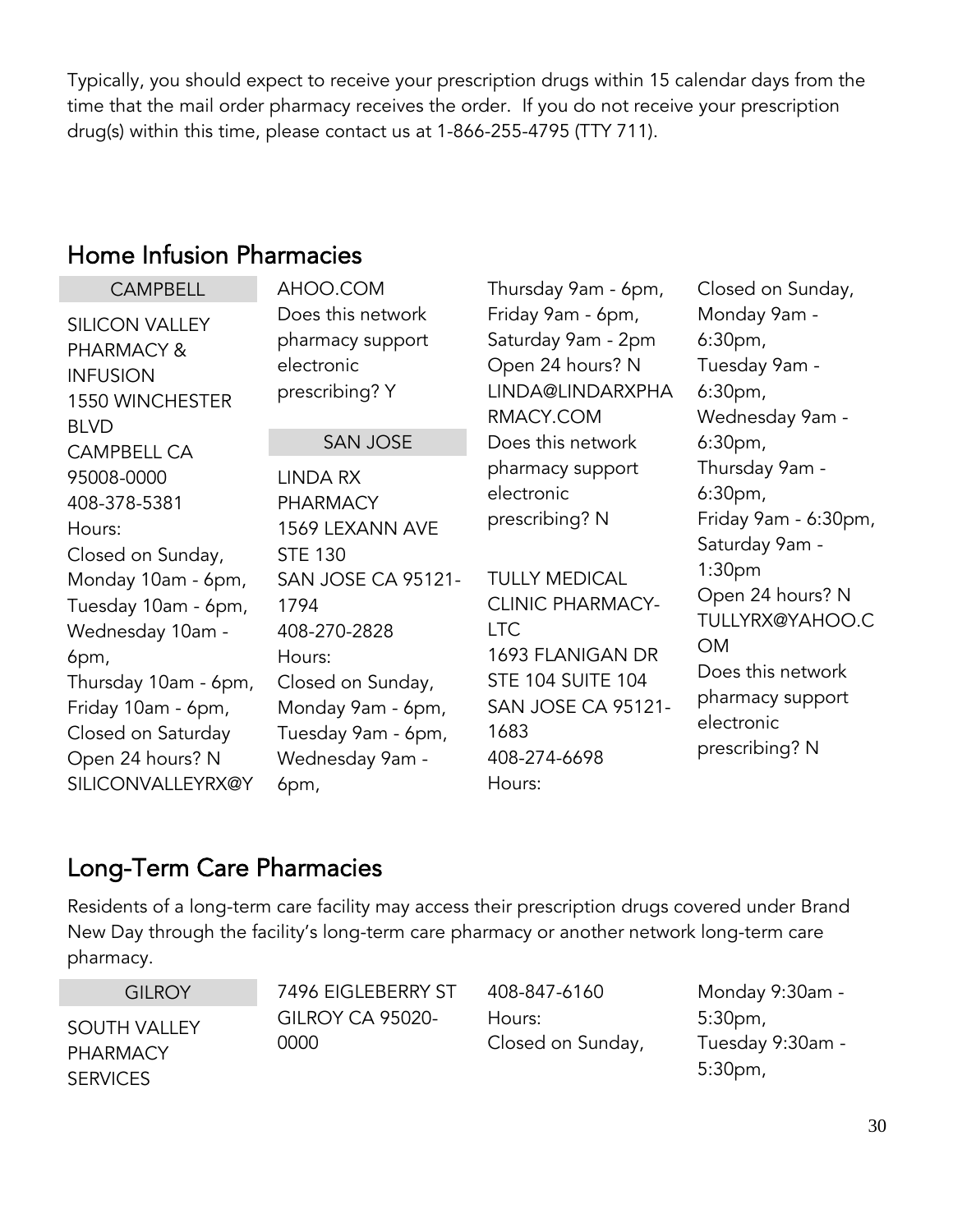Wednesday 9:30am - 5:30pm, Thursday 9:30am - 5:30pm, Friday 9:30am - 5:30pm, Closed on Saturday Open 24 hours? N

#### LOS GATOS

**HORIZONS** PHARMACY SERVICES, PC. 15951 LOS GATOS BLVD STE 12 LOS GATOS CA 95032-3488 408-560-9720 Hours: Closed on Sunday, Monday 9:30am - 5:30pm, Tuesday 9:30am - 5:30pm, Wednesday 9:30am - 5:30pm, Thursday 9:30am - 5:30pm, Friday 9:30am - 5:30pm, Closed on Saturday Open 24 hours? N

SORCI HEALTHCARE PHARMACY 15714 LOS GATOS BLVD SUITE A SUITE A LOS GATOS CA

95032-0000 408-356-4747 Hours: Closed on Sunday, Monday 10am - 7pm, Tuesday 10am - 7pm, Wednesday 10am - 7pm, Thursday 10am - 7pm, Friday 10am - 7pm, Saturday 10am - 3pm Open 24 hours? N

MILPITAS

TRI-CITY PHARMACY 1132 CADILLAC CT MILPITAS CA 95035-

0000

Hours:

5pm,

STE 101

408-995-6020

Closed on Sunday,

0000

Hours:

408-935-9120

Closed on Sunday, Monday 9am - 5pm, Tuesday 9am - 5pm, Wednesday 9am -

Thursday 9am - 5pm, Friday 9am - 5pm, Closed on Saturday Open 24 hours? N

SAN JOSE

BASCOM PHARMACY 105 N BASCOM AVE

SAN JOSE CA 95128-

Monday 9:30am - 6pm, Tuesday 9:30am - 6pm, Wednesday 9:30am - 6pm, Thursday 9:30am - 6pm, Friday 9:30am - 6pm, Saturday 9:30am - 1pm Open 24 hours? N

#### BOTIKA LTC

1939 MONTEREY HWY STE 2 SAN JOSE CA 95112- 6149 408-378-2363 Hours: Closed on Sunday, Monday 8:30am - 6pm, Tuesday 8:30am - 6pm, Wednesday 8:30am - 6pm, Thursday 8:30am - 6pm, Friday 8:30am - 6pm, Saturday 9am - 2pm Open 24 hours? N

FRIENDLY #1 PHARMACY 485 LEWIS RD STE D SAN JOSE CA 95111- 0000

408-226-0200 Hours: Closed on Sunday, Monday 9:30am - 6:30pm, Tuesday 9:30am - 6:30pm, Wednesday 9:30am - 6:30pm, Thursday 9:30am - 6:30pm, Friday 9:30am - 6:30pm, Saturday 9:30am - 2pm Open 24 hours? N

GARCIA PHARMACY 25 N 14TH ST STE 110 SAN JOSE CA 95112- 6208 408-294-3219 Hours: Closed on Sunday, Monday 9am - 5:30pm, Tuesday 9am - 5:30pm, Wednesday 9am - 5:30pm, Thursday 9am - 5:30pm, Friday 9am - 5:30pm, Saturday 9am - 2:30pm Open 24 hours? N

#### 31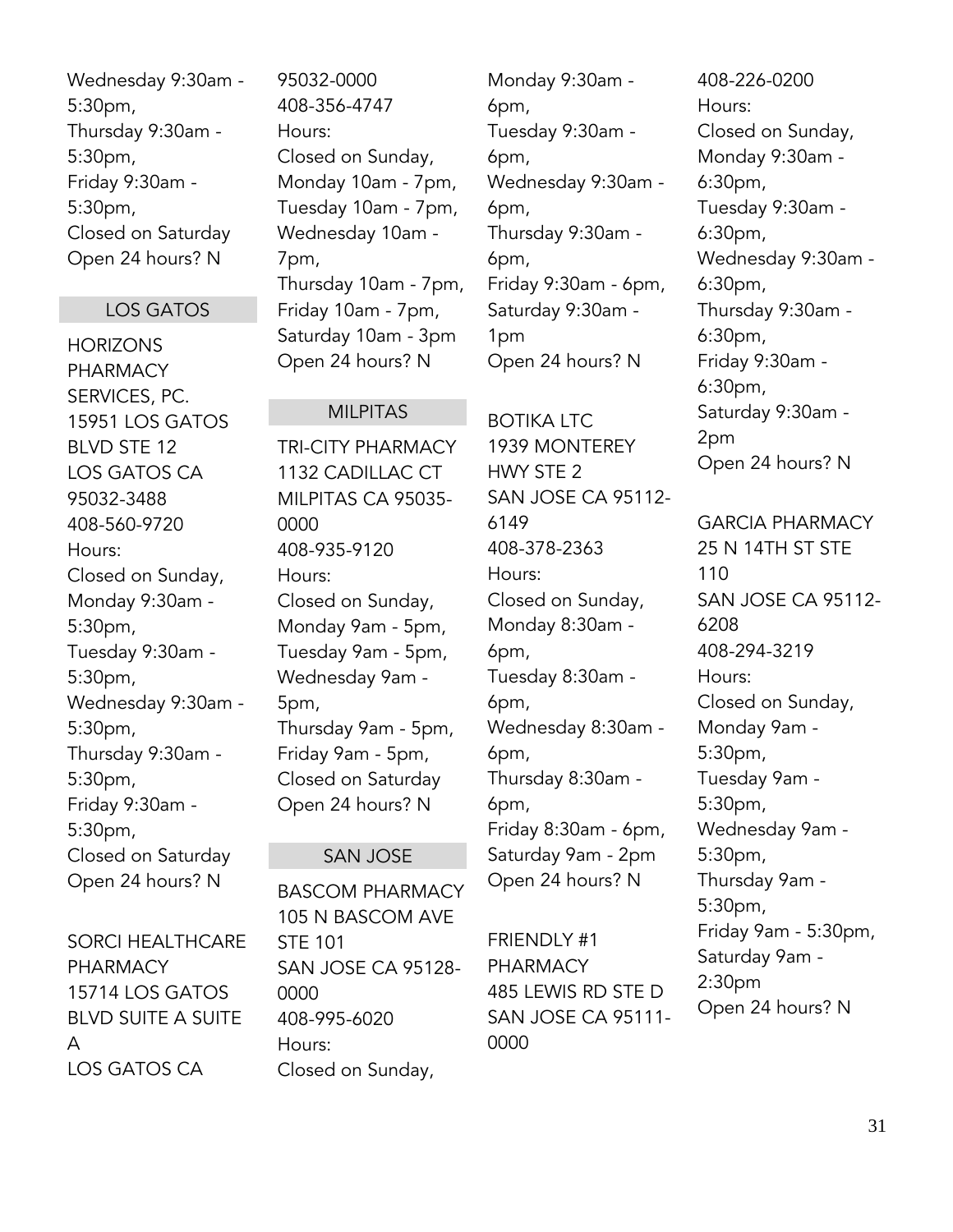LINDA RX PHARMACY 1569 LEXANN AVE STE 130 SAN JOSE CA 95121- 1794 408-270-2828 Hours: Closed on Sunday, Monday 9am - 6pm, Tuesday 9am - 6pm, Wednesday 9am - 6pm, Thursday 9am - 6pm, Friday 9am - 6pm, Saturday 9am - 2pm Open 24 hours? N  $A<sub>3</sub>$ 1617 Hours:

MCKEE MEDICAL PHARMACY 2350 MCKEE RD STE SAN JOSE CA 95116- 408-923-8871 Closed on Sunday, Monday 9am - 6pm, Tuesday 9am - 6pm,

Wednesday 9am - 6pm, Thursday 9am - 6pm, Friday 9am - 6pm, Saturday 9am - 3:30pm Open 24 hours? N

TULLY MEDICAL CLINIC PHARMACY-**LTC** 1693 FLANIGAN DR STE 104 SUITE 104 SAN JOSE CA 95121- 1683

408-274-6698 Hours: Closed on Sunday, Monday 9am - 6:30pm, Tuesday 9am - 6:30pm, Wednesday 9am - 6:30pm, Thursday 9am - 6:30pm, Friday 9am - 6:30pm, Saturday 9am - 1:30pm Open 24 hours? N